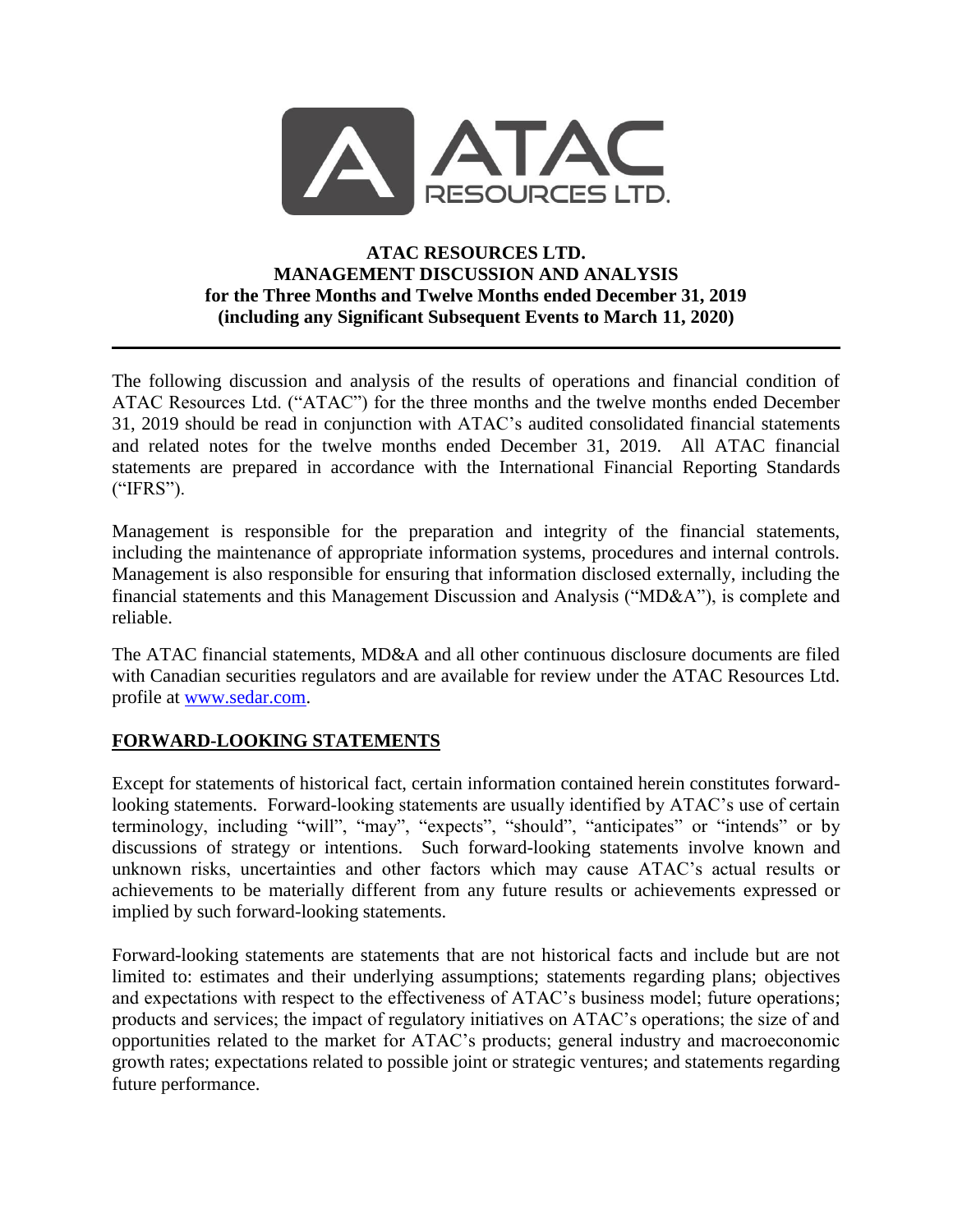Forward-looking statements used in this MD&A are subject to various risks and uncertainties, most of which are difficult to predict and generally beyond the control of ATAC. If risks or uncertainties materialize, or if underlying assumptions prove incorrect, the actual results may vary materially from those expected, estimated or projected. ATAC undertakes no obligation to update forward-looking statements if these beliefs, estimates and opinions or other circumstances should change, except as required by applicable securities laws. There can be no assurance that such statements will prove to be accurate, and future events and actual results could differ materially from those anticipated in such statements. Given these uncertainties, the reader of the information included herein is cautioned not to place undue reliance on such forward-looking statements.

### **DESCRIPTION OF BUSINESS**

ATAC is in the business of exploring for metals and minerals with a particular emphasis on gold. It does not own interests in any producing mines. At present, management is concentrating most of its efforts on its wholly-owned Rackla Gold property in central Yukon. See "Exploration and Property Transactions" for additional information.

### **OVERALL PERFORMANCE**

As of March 11, 2020, ATAC had no debt and had working capital in excess of its anticipated expenditures for all of 2020. Such expenditures include costs related to administrative overhead and future exploration programs. See "Risks and Uncertainties" for additional information.

The focus of ATAC's human and financial resources are the Rackla Gold property located in Yukon Territory, Canada and the East Goldfield project, located in Nevada, U.S.A., See "Exploration and Property Transactions" for additional information.

|                                                 | <b>December 31, 2019</b> | <b>December 31, 2018</b> | <b>December 31, 2017</b> |
|-------------------------------------------------|--------------------------|--------------------------|--------------------------|
| Revenues                                        | <b>Nil</b>               | <b>Nil</b>               | <b>Nil</b>               |
| Net (Loss)                                      | (\$1,098,047)            | $(\$3,738,812)$          | $(\$4,434,097)$          |
| Net (Loss) per Share<br>- Basic and Diluted     | $(\$0.01)$<br>(\$0.03)   |                          | $(\$0.03)$               |
| <b>Total Assets</b>                             | \$125,781,329            | \$123,776,498            | \$121,797,151            |
| Total Long-term<br><b>Financial Liabilities</b> | <b>Nil</b>               | <b>Nil</b>               | <b>Nil</b>               |
| <b>Cash Dividends</b><br>Declared per Share     | <b>Nil</b>               | <b>Nil</b>               | <b>Nil</b>               |

### **SELECTED ANNUAL INFORMATION**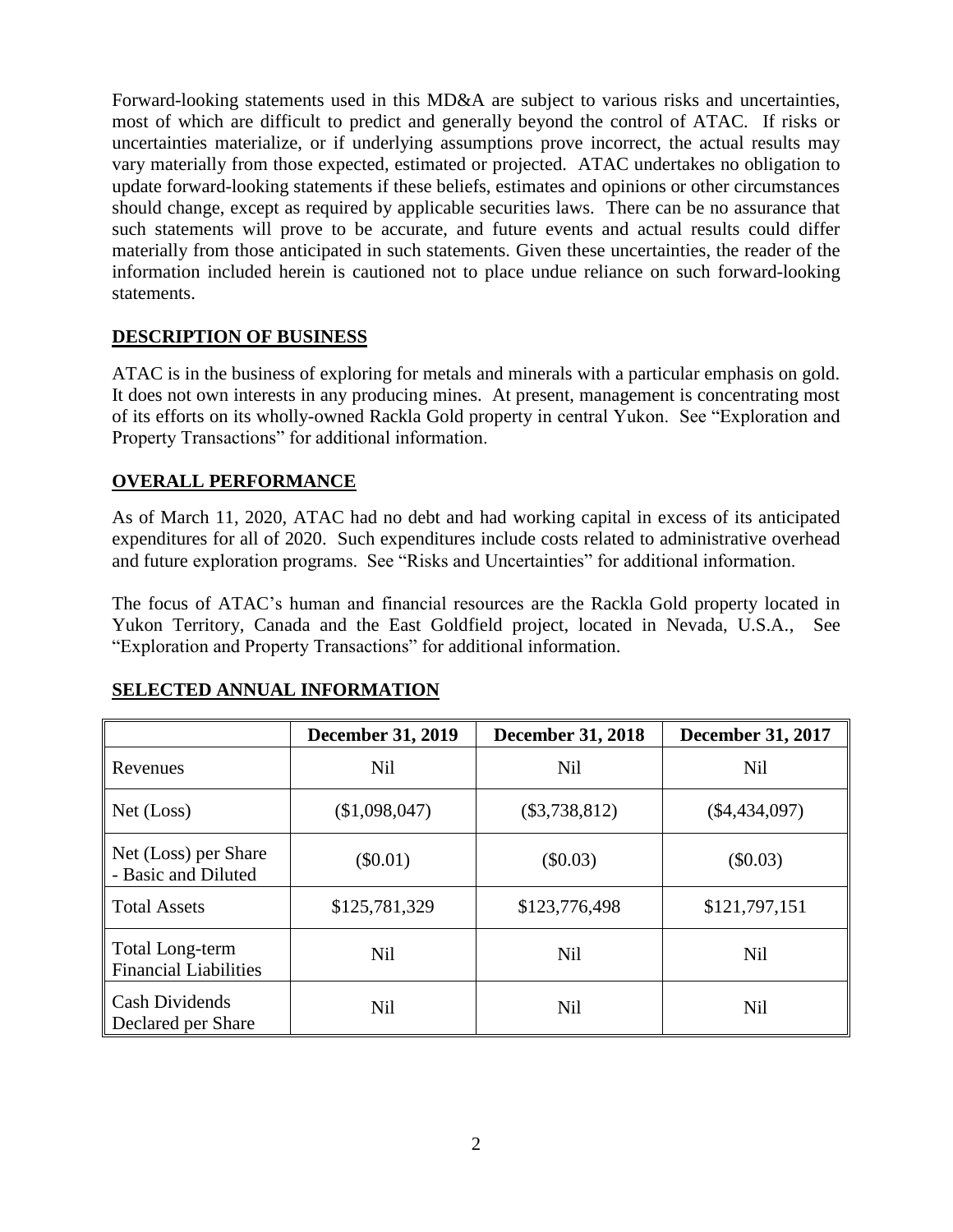Total assets increased from 2018 to 2019 mainly due to proceeds received from equity financings, which have been used, for the most part, to spend on property acquisition and exploration, which are capitalized.

### **SUMMARY FINANCIAL INFORMATION (for the eight quarters ended December 31, 2019)**

The following table shows the results for the last quarter compared to those from the previous seven quarters.

| <b>Period Ending</b> | <b>Revenues</b>      | <b>Net Income (Loss)</b> |            |
|----------------------|----------------------|--------------------------|------------|
| December 31, 2019    | Nil                  | $(\$310,683)$            | (\$0.00)   |
| September 30, 2019   | Nil                  | $(\$291,024)$            | $(\$0.00)$ |
| June 30, 2019        | Nil                  | $(\$258,266)$            | $(\$0.00)$ |
| March 31, 2019       | <b>Nil</b>           | $(\$238,074)$            | $(\$0.00)$ |
| December 31, 2018    | Nil<br>$(\$315,423)$ |                          | (\$0.00)   |
| September 30, 2018   | <b>Nil</b>           | (\$1,489,985)            | $(\$0.01)$ |
| June 30, 2018        | <b>Nil</b>           | (\$1,295,560)            | $(\$0.01)$ |
| March 31, 2018       | <b>Nil</b>           | $(\$637,844)$            | (\$0.00)   |

The net loss for the three month period ended December 31, 2019 compared to the net loss for the three month period ended December 31, 2018 decreased by approximately \$5,000. Although the overall decrease in net loss was not significant, there were certain significant variances between periods as follows: a decrease in share-based payments expense of approximately \$100,000, an increase in deferred income tax recovery of approximately \$34,000, offset by an increase in loss on marketable securities of approximately \$129,000.

### **RESULTS OF OPERATIONS**

ATAC is an exploration stage company and has no operating revenues from mines. Most of its expenditures are exploration related and are capitalized (not accounted as operating expenses). The variations in losses from quarter to quarter over the previous eight financial quarters are largely attributable to variations in share-based payments, gains or losses on sale or option of mineral properties and gains or losses on marketable securities.

The net loss for the year ended December 31, 2019 decreased by approximately \$2,641,000 over the net loss for the year ended December 31, 2018. This was caused primarily by a decrease in deferred income tax expense of approximately \$1,520,000 (from a deferred income tax expense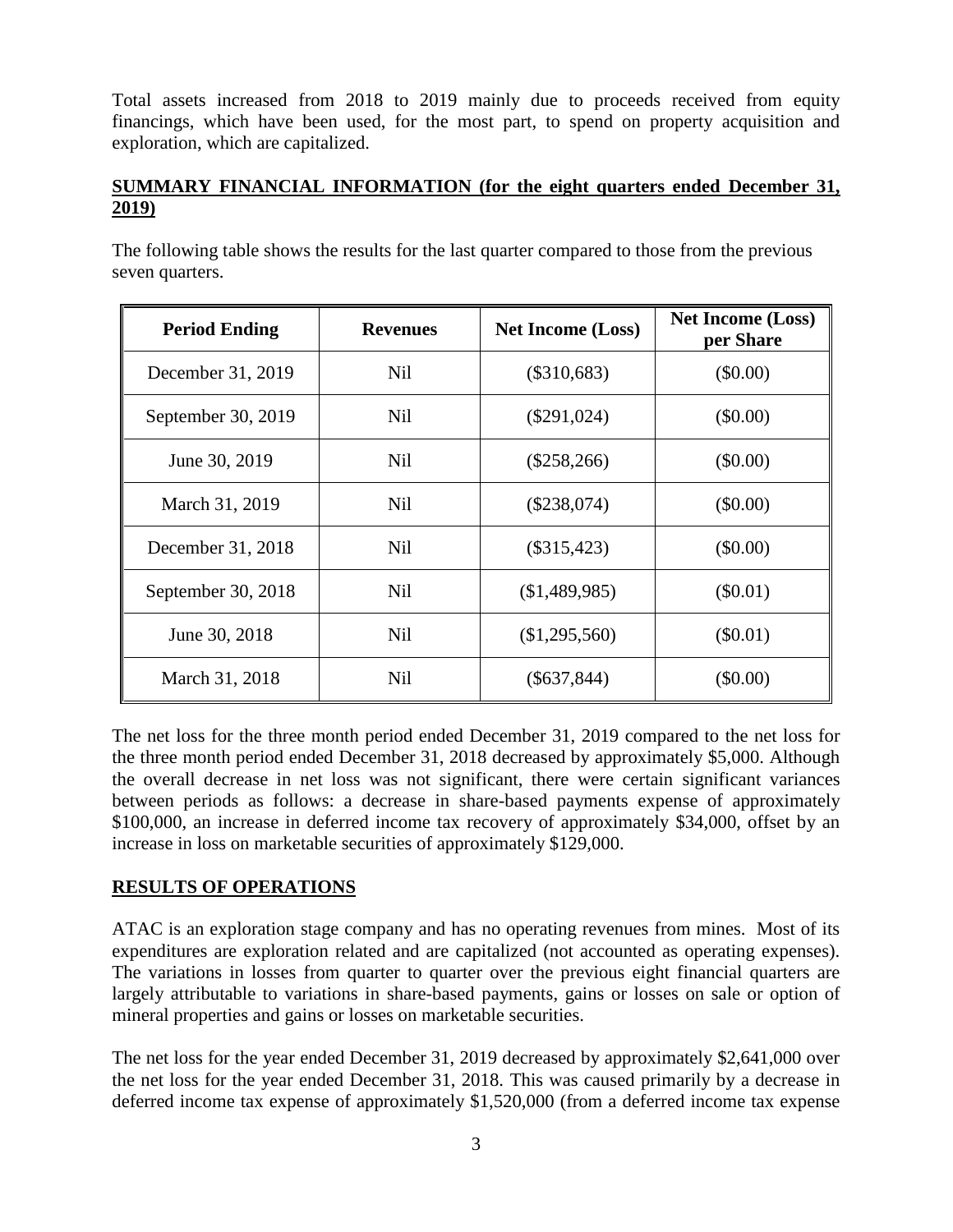of approximately \$1,141,000 in 2018 compared to a deferred income tax recovery of approximately \$379,000 for 2019), a decrease in share-based payments expense of approximately \$781,000, a decrease in loss on marketable securities of approximately \$323,000, and an increase in interest income of approximately \$69,000 for 2019.

The overall decrease was partially offset by a decrease in project management fee income of \$100,000 recognized during the year ended December 31, 2018.

### **LIQUIDITY AND CAPITAL RESOURCES**

(a) Working Capital

As of December 31, 2019, working capital totalled \$9,747,429 compared to \$11,060,238 at December 31, 2018.

(b) Private Placement

On March 22, 2019, ATAC closed a 10,507,143 unit offering for gross proceeds of \$3,677,500. The units were sold at a price of \$0.35 and each unit consisted of one flow-through share and one-half (1/2) of a non-flow-through share purchase warrant. Each whole warrant entitles the holder to purchase one ATAC common share at a price of \$0.425 at any time on or before March 22, 2021.

Cash finders' fees in the amount of \$133,875 and 382,500 finders' warrants were issued as part of the placement. The finders' warrants were issued with the same applicable terms as attached to the warrants forming part of the units.

The proceeds from the placement will be used to fund exploration on the Rackla Gold property.

(c) Equity Portfolio

As of March 11, 2020, ATAC owned marketable securities of other publicly traded junior resource companies with a total market value of \$237,000. These securities were acquired by ATAC pursuant to various property option or sales agreements. See "Risks and Uncertainties" and "Forward Looking Statements" for additional information.

### **OFF-BALANCE SHEET ARRANGEMENTS**

ATAC does not utilize off-balance sheet arrangements.

### **TRANSACTIONS WITH RELATED PARTIES**

#### **1. Management**

During the three months ended December 31, 2019, legal fees and disbursements totalling \$4,342 were incurred with a personal law corporation controlled by Glenn R. Yeadon ("Yeadon"), a director and Secretary of ATAC, compared to \$6,192 incurred with Yeadon in the three months ended December 31, 2018. During the twelve months ended December 31, 2019,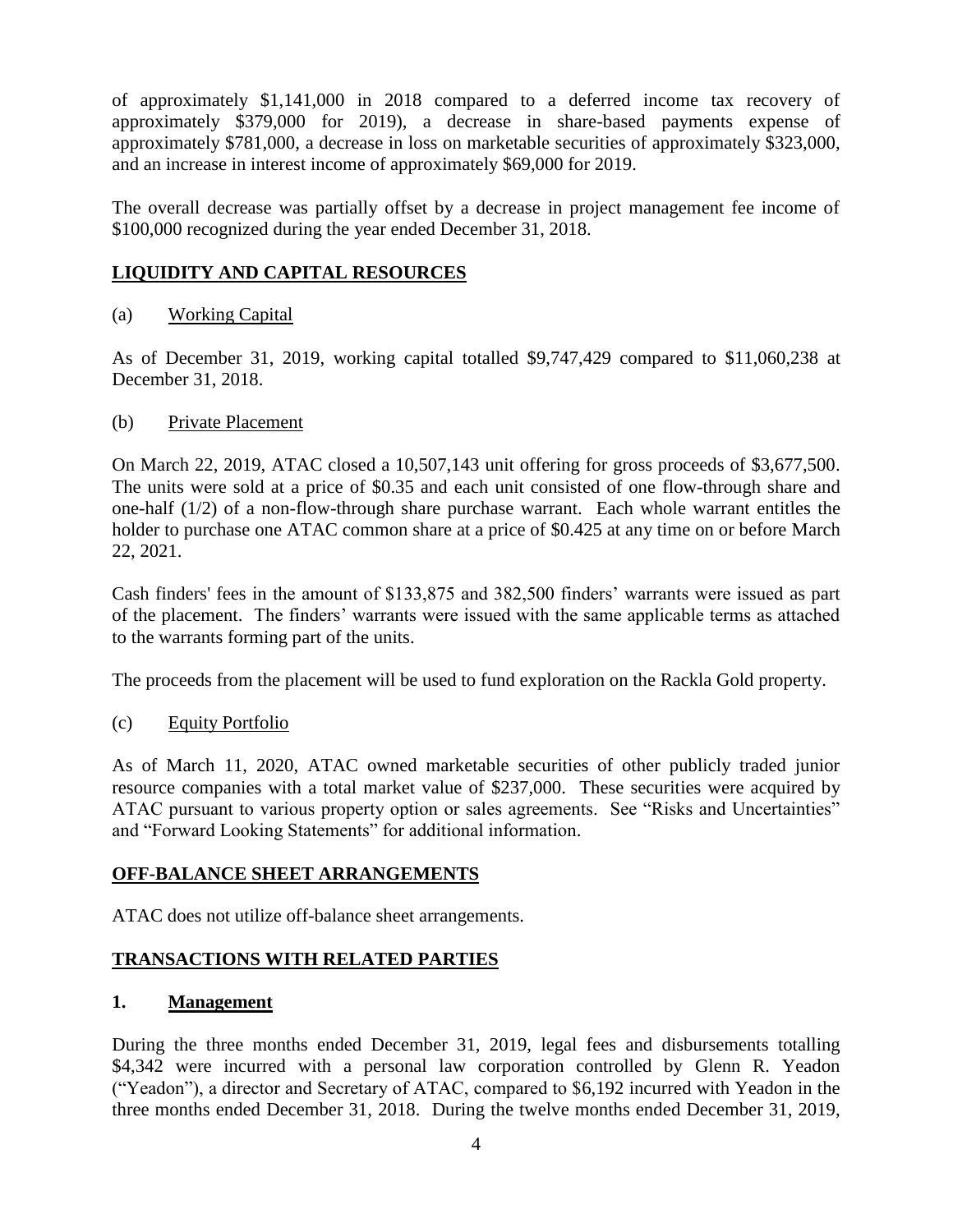legal fees and disbursements totalling \$49,004 were incurred with Yeadon, compared to \$61,073 incurred for the twelve months ended December 31, 2018.

During the three months ended December 31, 2019, \$17,500 in accounting fees were incurred with Donaldson Brohman Martin, Chartered Professional Accountants. During the three months ended December 31, 2018, \$19,500 in accounting fees were incurred with Donaldson Grassi, Chartered Professional Accounts, the previous firm providing accounting services to ATAC. Donaldson Grassi transitioned to Donaldson Brohman Martin effective January 31, 2019. Larry Donaldson, ATAC's Chief Financial Officer, was a partner in Donaldson Grassi and is now a principal in Donaldson Brohman Martin. During the twelve months ended December 31, 2019, accounting fees totalling \$50,700 were incurred with Donaldson Brohman Martin, compared to \$56,300 incurred with Donaldson Grassi for the twelve months ended December 31, 2018.

During the three months ended December 31, 2019, consulting fees totalling \$10,500 were paid to Douglas O. Goss Professional Corporation ("Goss P.C."), a private company controlled by Douglas O. Goss, a director and the Chairman of ATAC, compared to \$10,500 paid to Goss P.C. during the three months ended December 31, 2018. During the twelve months ended December 31, 2019, consulting fees totalling \$42,000 were paid to Goss P.C., compared to \$42,000 paid for the twelve months ended December 31, 2018.

During the three months ended December 31, 2019, consulting fees totalling \$10,500 were paid to Ian Talbot ("Talbot"), ATAC's Chief Operating Officer compared to \$10,062 paid to Talbot in the three months ended December 31, 2018. During the twelve months ended December 31, 2019, consulting fees totalling \$42,000 were paid to Talbot compared to \$40,906 incurred for the twelve months ended December 31, 2018.

During the three months ended December 31, 2019, advisory fees totalling \$3,000 were paid to Bruce Kenway ("Kenway"), a director of ATAC, compared to \$3,000 paid to Kenway during the three months ended December 31, 2018. During the twelve months ended December 31, 2019, advisory fees totalling \$12,000 were paid to Kenway, compared to \$12,000 paid for the twelve months ended December 31, 2018.

During the three months ended December 31, 2019, consulting fees totalling \$2,030 were paid to Carvest Holdings Ltd. ("Carvest"), a private company controlled by Robert Carne, a director of ATAC, compared to \$2,900 paid to Carvest during the three months ended December 31, 2018. During the twelve months ended December 31, 2019, consulting fees totalling \$29,640 were paid to Carvest, compared to \$6,670 incurred for the twelve months ended December 31, 2018.

During the three months ended December 31, 2019, salary in the amount of \$56,250 was paid to Graham Downs ("Downs"), the President and Chief Executive Officer of ATAC, compared to salary in the amount of \$56,250 paid to Downs during the three months ended December 31, 2018. During the twelve months ended December 31, 2019, salary in the amount of \$229,101 was paid to Downs, compared to \$228,919 paid for the twelve months ended December 31, 2018.

During the three months ended December 31, 2019, salary in the amount of \$29,328 was paid to Matthew Keevil ("Keevil"), the Vice President of Corporate Affairs of ATAC, compared to salary in the amount of \$32,510 paid to Keevil during the three months ended December 31,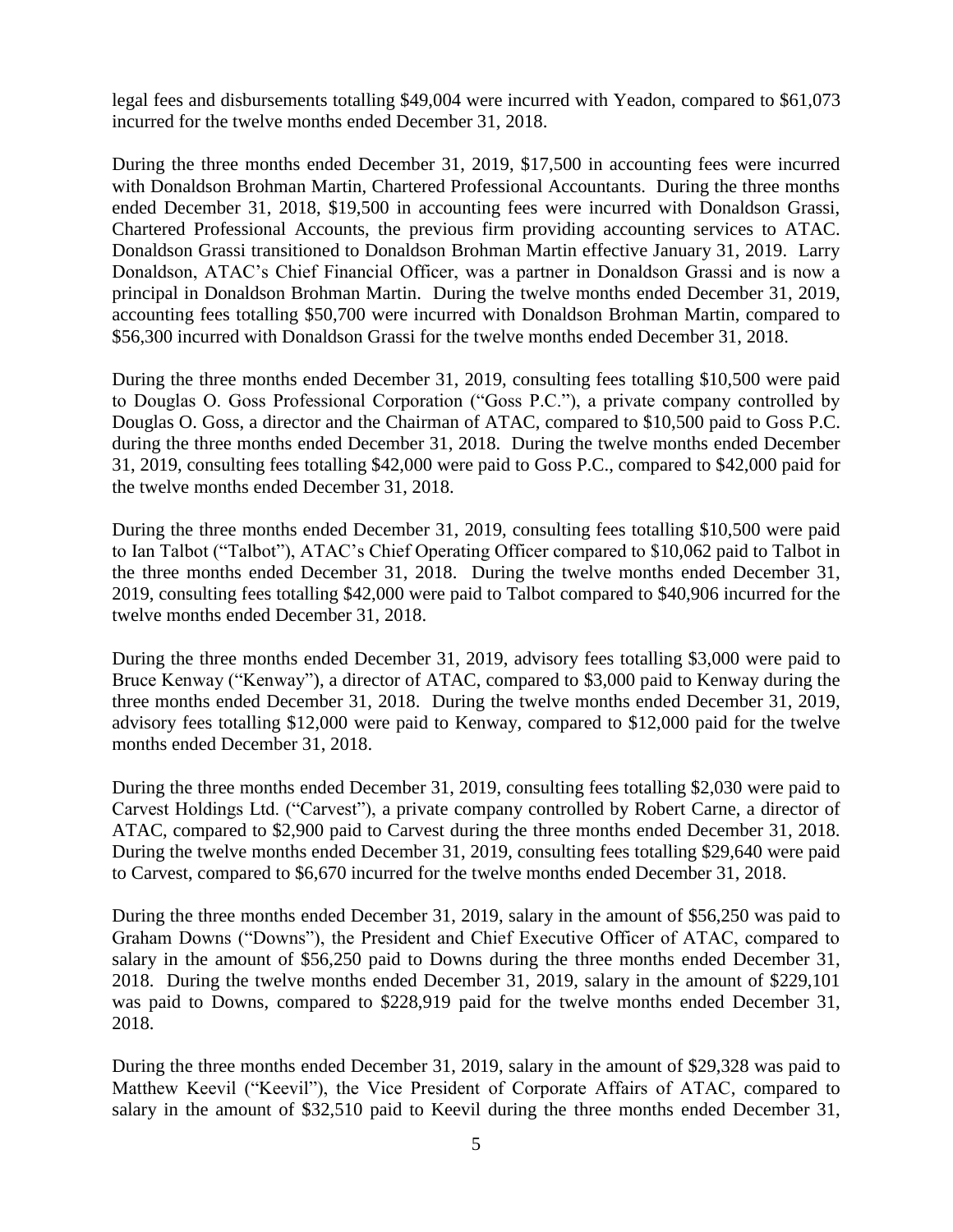2018. During the twelve months ended December 31, 2019, salary in the amount of \$136,750 was paid to Keevil, compared to \$112,253 paid for the twelve months ended December 31, 2018. Mr. Keevil's employment with ATAC commenced on March 3, 2018 and ended November 22, 2019.

#### **2. Archer, Cathro & Associates (1981) Limited**

During the three months ended December 31, 2019, \$170,490 in property location, acquisition, exploration, management, office rent and administration costs were billed by Archer, Cathro & Associates (1981) Limited ("Archer Cathro"), compared to \$236,001 billed by Archer Cathro for the three months ended December 31, 2018. During the twelve months ended December 31, 2019, \$1,419,982 in property location, acquisition, exploration, management, office rent and administration costs were billed by Archer Cathro, compared to \$2,364,198 billed for the twelve months ended December 31, 2018.

Archer Cathro is a geological consulting firm with offices in Vancouver and Squamish, British Columbia and Whitehorse, Yukon. No Archer Cathro directors or partners are directors or employees of ATAC and none have at any time received any salary, bonuses or benefits directly from ATAC other than by way of incentive stock options as consultants. The partners and directors of Archer Cathro are compensated by ATAC indirectly through their respective interests in Archer Cathro. This indirect compensation depends on Archer Cathro's profitability and is highly variable based on the cyclical nature of the mineral exploration industry. Archer Cathro's profits are only partially derived from ATAC's exploration activities and are strongly influenced by the amount of work the consulting firm does on behalf of other companies and the capital outlays it must make to sustain its business.

Archer Cathro does not: (i) own any ATAC shares or warrants; or (ii) hold any interests or royalties relating to any of the ATAC mineral properties. The majority of the ATAC mineral properties are registered in the name of Archer Cathro and are held by Archer Cathro as bare trustee for ATAC under the terms of a trust indenture. In addition to holding legal title to mineral properties for ATAC, Archer Cathro provides the following administrative services related to the ATAC mineral properties: (i) mineral tenure management; (ii) the filing of annual assessment reports; and (iii) the management of land use approvals (exploration permits).

ATAC has no contractual obligation to use Archer Cathro's exploration or administrative services and Archer Cathro's continued engagement depends entirely upon the approval of the ATAC board of directors. Exploration and administrative activities conducted by Archer Cathro are designed and monitored by the senior management of ATAC and are approved by the ATAC board of directors. Formulation of exploration programs begins with a review of previous exploration results and assessment needs by management, who then instruct Archer Cathro geologists to prepare draft exploration programs and budgets, which are submitted to management for review and, where necessary, revised before final proposals are taken to the ATAC board of directors for consideration and approval.

The exploration and administrative fees paid by ATAC to Archer Cathro are based on a schedule of fees prepared by Archer Cathro and agreed to in advance by ATAC. These fees are periodically reviewed by Archer Cathro, ATAC management and independent members of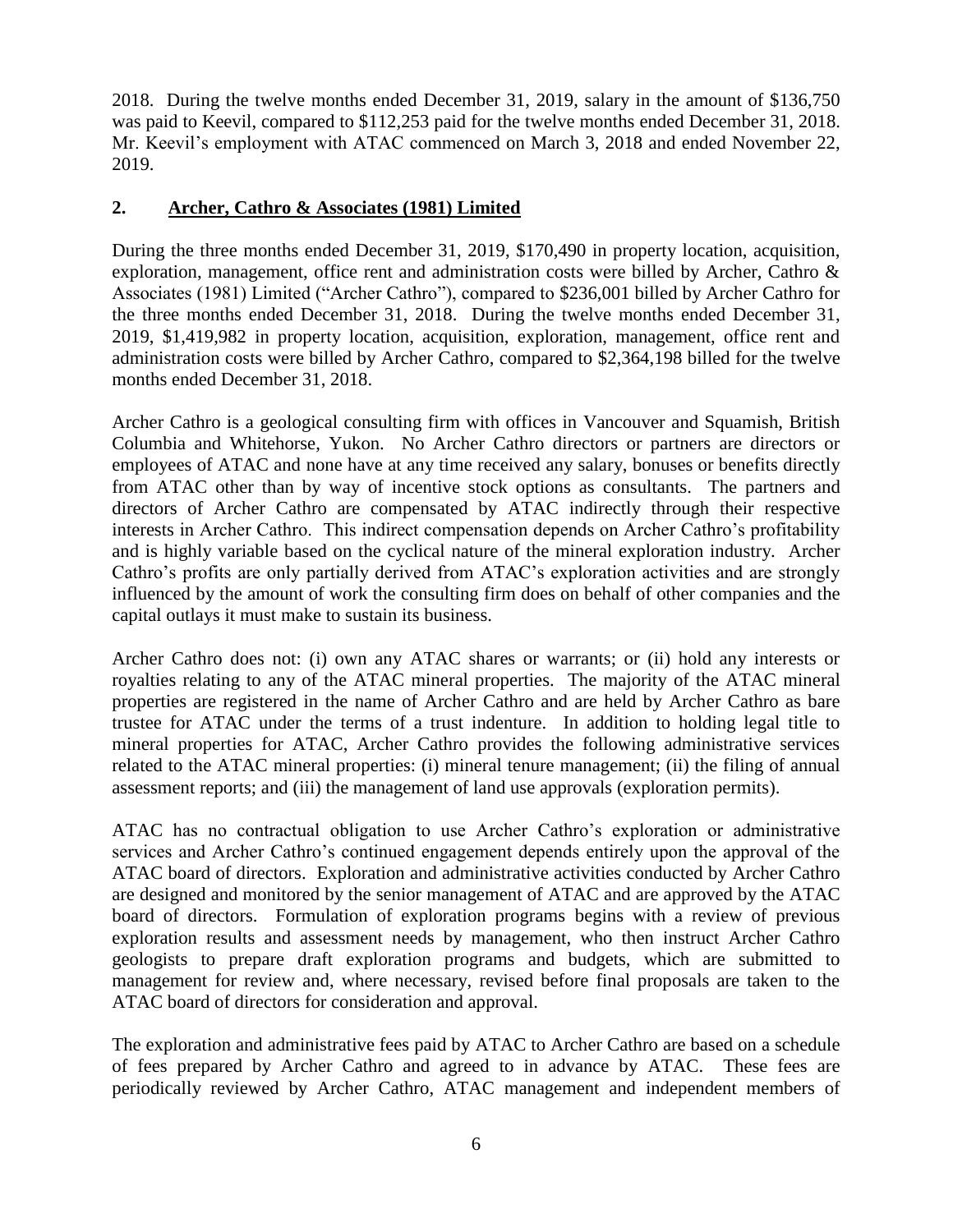ATAC board of directors to ensure that the fees are commercially competitive based on industry standard rates.

Included in the fees paid to Archer Cathro for the three and twelve months ended December 31, 2019 is rent for furnished space in Archer Cathro's Vancouver office. Office rental fees are charged on a month-to-month basis with no ongoing contractual obligation on the part of ATAC to continue to occupy its current office space. The monthly office rental paid by ATAC amounts to less than 20% of Archer Cathro's monthly lease costs for its Vancouver office. The rental payment also allows ATAC to use space in Archer Cathro's Squamish office and its Whitehorse office, warehouse and storage compound, at no additional cost to ATAC.

The ongoing relationship between Archer Cathro and ATAC includes access by ATAC to Archer Cathro's proprietary exploration data base. This data base has been assembled by Archer Cathro over five decades of operation. ATAC does not pay Archer Cathro for access to the data base and it is made available to ATAC on a voluntary, goodwill basis by Archer Cathro. Archer Cathro is paid for the time its geologists spend researching the data, but it and its geologists do not receive any cash bonuses, shares or royalty interests as compensation for access to the data base or for the identification of attractive exploration targets that result from the data base research. Most of ATAC's current mineral properties were staked or acquired on the basis of research done by Archer Cathro geologists.

### **RISKS AND UNCERTAINTIES**

In conducting its business, ATAC faces a number of risks and uncertainties related to the mineral exploration industry. Some of these risk factors include risks associated with land title, exploration and development, government and environmental regulations, permits and licenses, competition, fluctuating metal prices, the requirement and ability to raise additional capital through future financings and price volatility of publicly traded securities.

(a) Title Risks

Although ATAC has exercised due diligence with respect to determining title to the properties in which it has a material interest, there is no guarantee that title to such properties will not be challenged or impugned. Third parties may have valid claims underlying portions of ATAC's interests. Its claims, permits or tenures may be subject to prior unregistered agreements or transfers or to First Nations issues.. Title to the claims, permits or tenures comprising ATAC's properties may also be affected by undetected defects. If a title defect exists, it is possible that ATAC may lose all or part of its interest in the property to which such defect relates.

(b) Exploration and Development

Resource exploration and development is a highly speculative business, characterized by a number of significant risks including, but not limited to, unprofitable efforts resulting not only from the failure to discover mineral deposits but also from finding mineral deposits that, though present, are insufficient in quantity and quality to return a profit from production.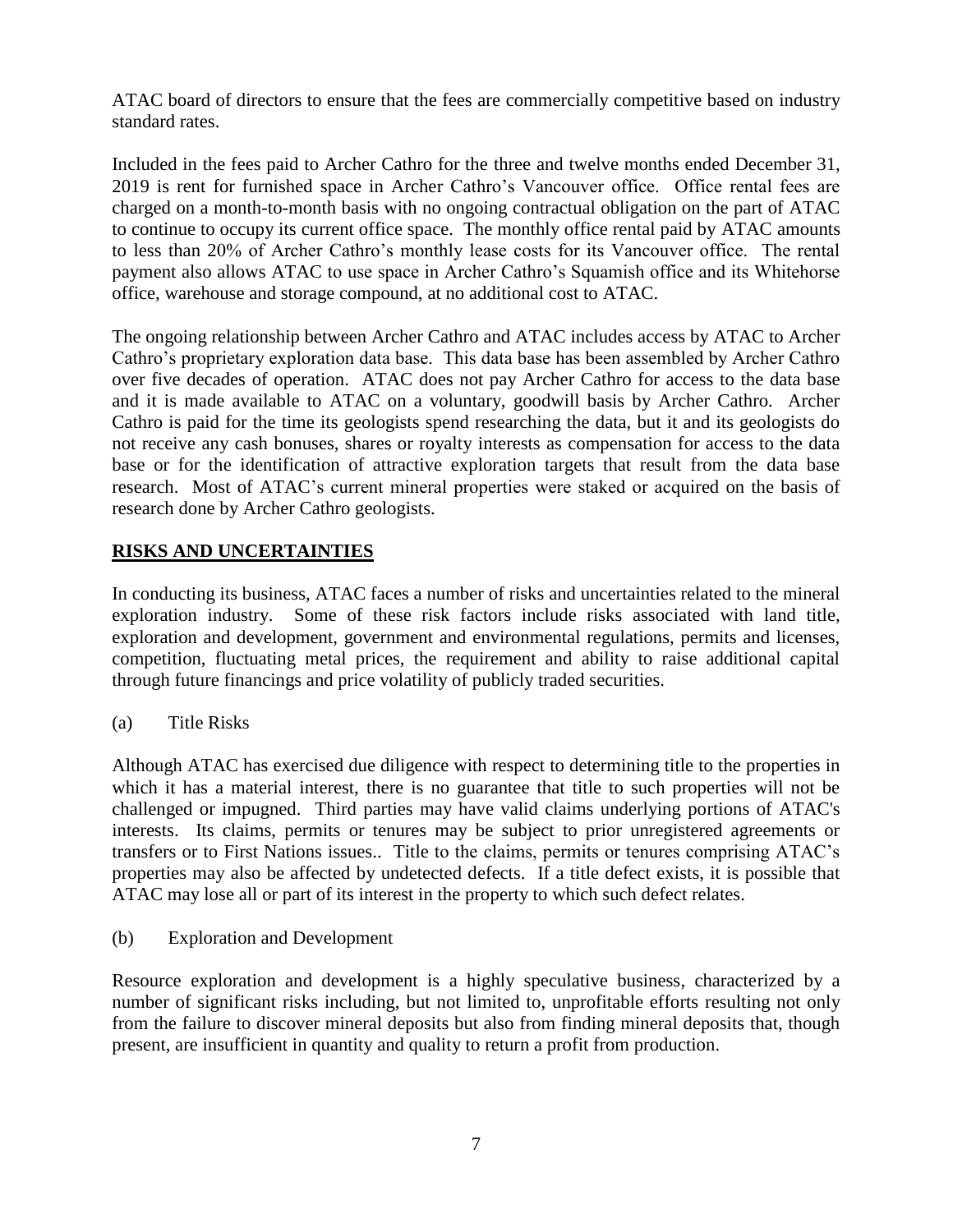(c) Environmental Regulations, Permits and Licenses

ATAC's operations may be subject to environmental regulations promulgated by government agencies from time to time. Environmental legislation provides for restrictions and prohibitions on spills, releases or emissions of various substances produced in association with certain mining industry operations, such as seepage from tailings disposal areas that would result in environmental pollution. A breach of such legislation may result in the imposition of fines and penalties. In addition, certain types of operations require the submission and approval of environmental impact assessments. Environmental legislation is evolving in a manner that means standards are stricter, and enforcement, fines and penalties for noncompliance are more stringent.

#### (d) Competition

The mineral exploration industry is intensely competitive in all its phases, and ATAC competes with other companies that have greater financial and technical resources. Competition could adversely affect ATAC's ability to acquire suitable properties or prospects in the future.

(e) Fluctuating Metal Prices

Factors beyond the control of ATAC have a direct effect on global metal prices, which have fluctuated widely, particularly in recent years. Consequently, the economic viability of any of ATAC's exploration projects and ATAC's ability to finance the development of its projects cannot be accurately predicted and may be adversely affected by fluctuations in metal prices.

#### (f) Future Financings

ATAC's continued operation will be dependent in part upon its ability to generate operating revenues and to procure additional financing. To date, ATAC has done so through equity financing.

Fluctuations of global equity markets can have a direct effect on the ability of exploration companies, including ATAC, to finance project acquisition and development through the equity markets. There can be no assurance that funds from ATAC's current income sources can be generated or that other forms of financing can be obtained at a future date. Failure to obtain additional financing on a timely basis may cause ATAC to postpone exploration or development plans, forfeit rights in some or all of the properties or joint ventures, or reduce or terminate some or all of the operations.

(g) Price Volatility of Publicly Traded Securities

During the past year, base metals prices have fluctuated, although precious metal prices have improved. Mineral exploration activities remain at relatively low levels and global investors remain reluctant to make large investments in the securities of junior exploration companies. There can be no assurance that market prices for securities of mineral exploration companies will improve significantly in the short or intermediate term.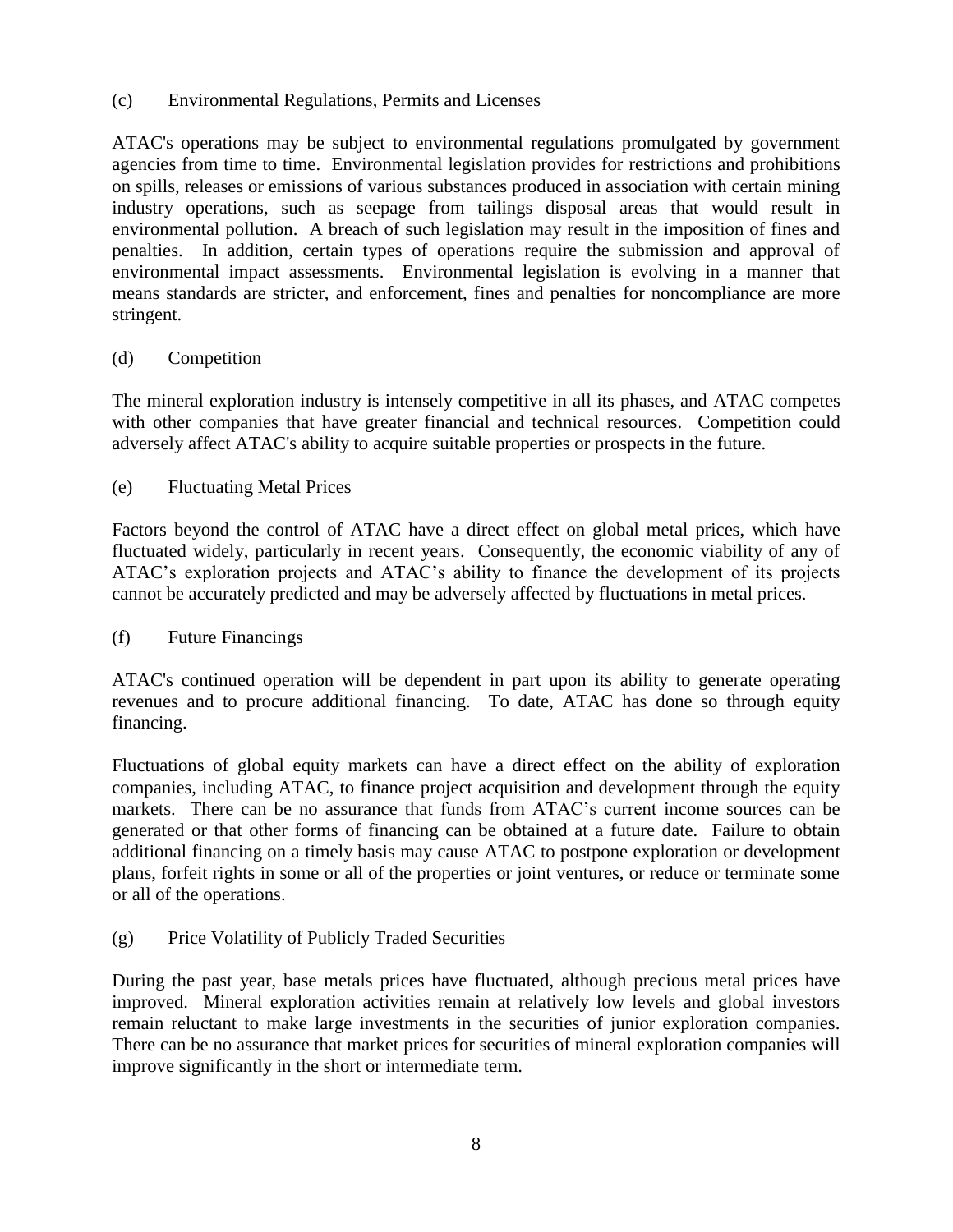### **CRITICAL ACCOUNTING ESTIMATES AND FINANCIAL INSTRUMENTS**

ATAC prepares its financial statements in conformity with IFRS. ATAC lists its significant accounting policies and its financial instruments in Notes 2 and 15 respectively, to its annual audited consolidated financial statements for the twelve months ended December 31, 2019. Of the accounting policies, ATAC considers the following policy to be the most critical to the reader's full understanding and evaluation of ATAC's reported financial results.

#### Deferred Exploration Costs

ATAC is in the exploration stage with respect to its investment in natural resource properties and accordingly follows the practice of capitalizing all costs related to each exploration project, until such time as the project is put into commercial production, sold or abandoned. Management reviews capitalized costs on its mineral properties for signs of impairment both quarterly and annually and will recognize impairment in value based upon current exploration results and upon management's assessment of the future probability of profitable revenues from production on the property or proceeds from the sale or option of the property.

### **MANAGEMENT AND BOARD OF DIRECTORS**

Matthew Keevil resigned as Vice President of Corporate Affairs effective November 22, 2019.

Julia Lane, Vice President of Exploration was killed in an aviation accident on August 6, 2019. The aircraft in which Julia was a passenger was lost during a routine service flight from ATAC's Rau camp to Mayo, Yukon. A tribute to Julia can be viewed on the ATAC website [\(www.atacresources.com\)](http://www.atacresources.com/).

Robert Carne, a director of ATAC and the Chair of the Technical Committee has assumed oversight of all exploration and technical duties for ATAC on an interim basis.

### **INVESTOR RELATIONS**

All investor relations functions are performed by ATAC management and employees.

### **EXPLORATION AND PROPERTY TRANSACTIONS**

ATAC has recently expanded its exploration activities to include a gold project in Nevada. See "East Goldfield Property" for additional information. Although its core exploration and development focus remains the Rackla Gold project in Yukon, the addition of a Nevada project enables ATAC to carry out exploration work in the United States during periods of winter inactivity in Yukon.

ATAC also continues to hold interests in a number of Yukon mineral properties outside of the Rackla Gold property no longer considered core business assets.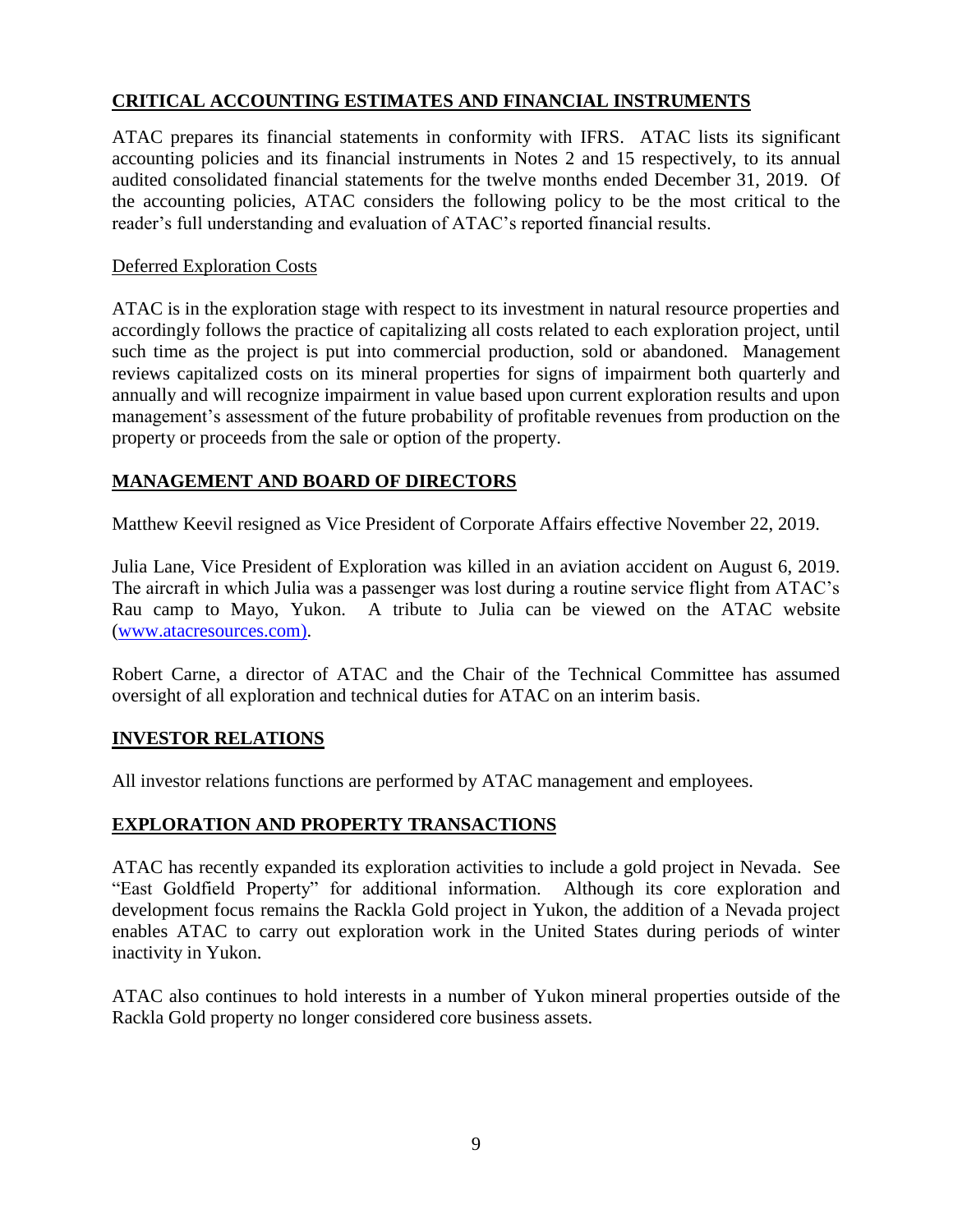### **A. Yukon Properties**

### **1. Rackla Gold Property**

ATAC's Rackla Gold property is located in the Mayo Mining District of central Yukon. The approximate centre of the project area is 100 km northeast of Keno City. The Rackla Gold property area is comprised of 8,739 mineral claims, extending approximately 185 km long by 15 km wide and covering an area of approximately 1,700 km<sup>2</sup>. ATAC acquired the claims through staking for the purpose of covering the projected extensions of the favourable geology in the area.

The Rackla Gold property lies within a zone of regional-scale thrust faults, which imbricate basinal sediments and platform carbonate rocks. The thrust panel that contains the Rackla Gold property approximately straddles the boundary between the Selwyn Basin and the Mackenzie Platform and contains units belonging to both tectonic elements. ATAC has carried out comprehensive geochemical sampling and prospecting programs over most of the property to evaluate areas of future exploration focus.

From east to west, the Rackla Gold property has been divided into three separate project areas:

- (i) the Osiris project, which hosts the Conrad, Osiris, Sunrise and Ibis Carlin-type gold Deposits;
- (ii) the Orion project, which hosts numerous Carlin-type gold exploration targets previously held under option by Barrick Gold Corp. ("Barrick"); and
- (iii) the Rau project, which hosts the Tiger Gold Deposit and other intrusive-related precious and base metals exploration targets.

The gold mineralization identified to date in both the Osiris and Orion project areas is generally characterized by fine-grained pyrite, realgar and orpiment which appear to be the primary minerals associated with gold. The mineralization predominately occurs in limestone and turbidite deposits characteristic of an offshore sedimentary environment. The mineralogy, chemistry and geological setting of both the Osiris and Orion project areas are characteristic of Carlin-type mineralization.

Each of the three projects is discussed below.

### **(a) Osiris Project**

The Osiris project is located at the eastern end of the Rackla Gold property. Gold mineralization in the Osiris project area was first discovered in July of 2010 at the Osiris gold showing. Since 2010, four mineralized zones have been identified within the Osiris property area: (i) Osiris; (ii) Ibis; (iii) Conrad; and (iv) Sunrise.

A brief summary of each of the four zones is presented below: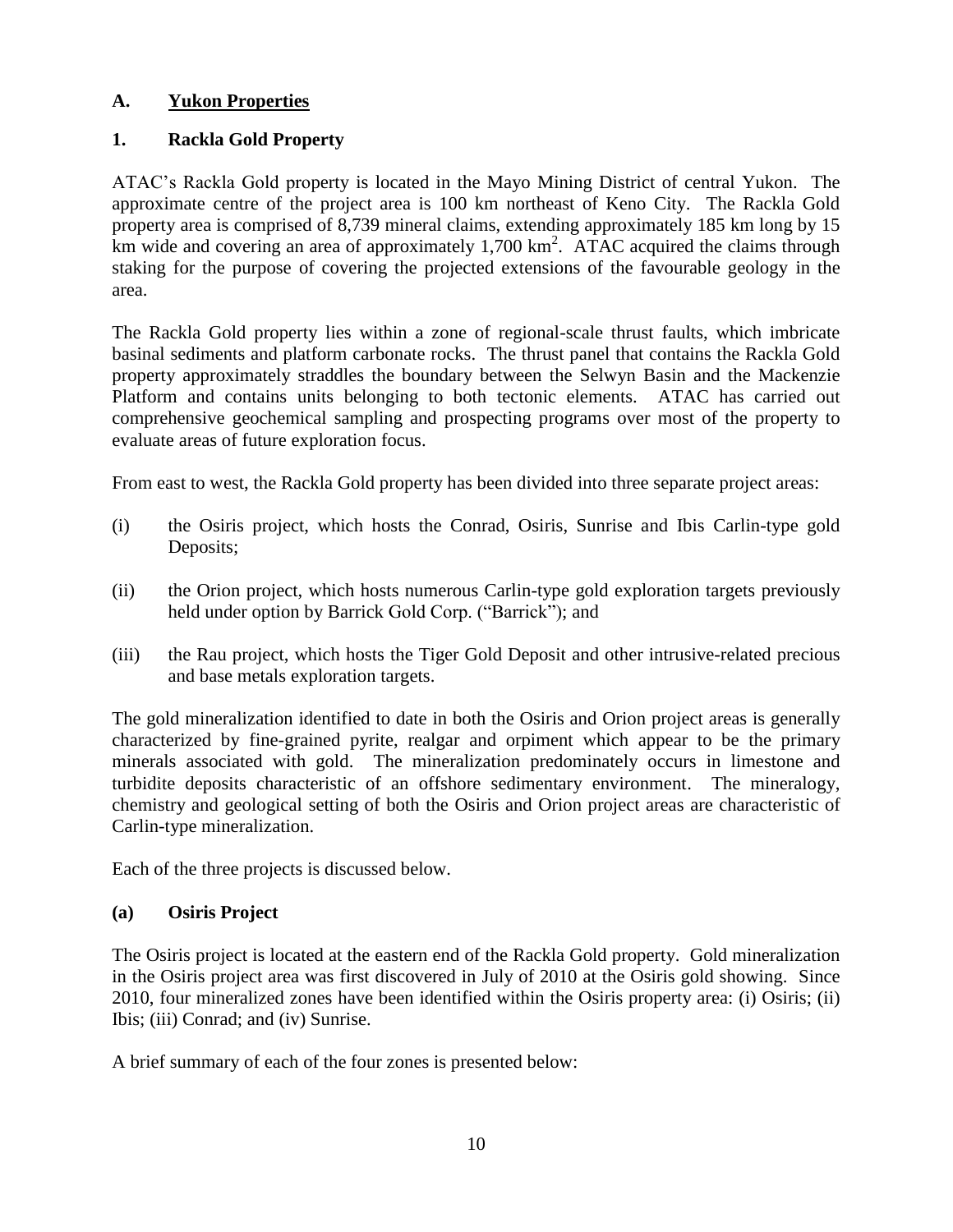#### (i) Osiris Zone

Gold mineralization at the Osiris Zone is hosted by Neoproterozoic carbonate rocks that are folded into a southerly plunging anticline. Mineralization occurs in the form of narrow stylolites, stockworks and disseminations of fine grained pyrite associated with realgar and orpiment accompanied by decarbonitization, silicification and peripheral calcite flooding. The discovery mineralization has been traced for an 800 m strike length on both limbs of the fold.

Drill campaigns from 2010 through 2018 included a total of 67 holes (17,959 m) and tested stratigraphy along the steeply dipping west limb of the anticline and the near-surface mineralization in the gently south-dipping east limb.

#### 2018 Osiris Project RAB Discovery

Two rotary air blast ("RAB") drill holes were completed late in the 2018 exploration season targeting an untested gold anomaly located approximately 1 km southwest of the Conrad Zone where prospecting grab samples in 2010 contained 2.51 g/t gold and 2.34 g/t gold. These two holes, fanned off a single drill pad, intersected 1.53 m of 3.05 g/t gold (OSR-18-01) and 6.10 m of 3.38 g/t gold (OSR-18-002) from surface bedrock. This work highlighted the potential for additional discoveries of Carlin-style gold mineralization on the Osiris Project.

See ATAC's website [\(www.atacresources.com\)](http://www.atacresources.com/) for Osiris Project drill results and figures.

(ii) Ibis Zone

The Ibis Zone is located approximately 500 m southwest of the Osiris Zone. Gold mineralization here is stratabound and is localized in the same southerly plunging anticlinal structural setting that hosts the Osiris Zone. The style of mineralization in the two zones is very similar, with the best gold grades occurring at or near the contact between silty limestone and overlying dolostone. The axial crest of the anticline contains the widest and best mineralized intervals.

Drilling to the end of 2016 included a total of 26 holes (6,574 m) and mineralization has been intersected over an unfolded strike length of 200 m to the current maximum depth of 400 m below surface. The mineralized area remains open to expansion at depth. Two soil geochemical anomalies located to the east and west of the currently drilled areas have not been fully-tested. No diamond drilling has been carried out at Ibis since 2016.

(iii) Conrad Zone

The Conrad Zone is the most advanced zone within the Osiris project area. By the end of 2018, a total of 134 holes (54,608 m) had been completed.

Carlin-type mineralization at the Conrad Zone is contained within three structural and stratigraphic settings. In the Conrad Upper Zone, gold mineralization occurs along the stratigraphic contact between limestone and an overlying pyritic siltstone cap unit with the thickest mineralization occurring along the crest of an anticlinal fold. The Upper Zone has been continuously traced by shallow drilling over a strike length of 800 m. Mineralization in the Upper Zone remains open along strike.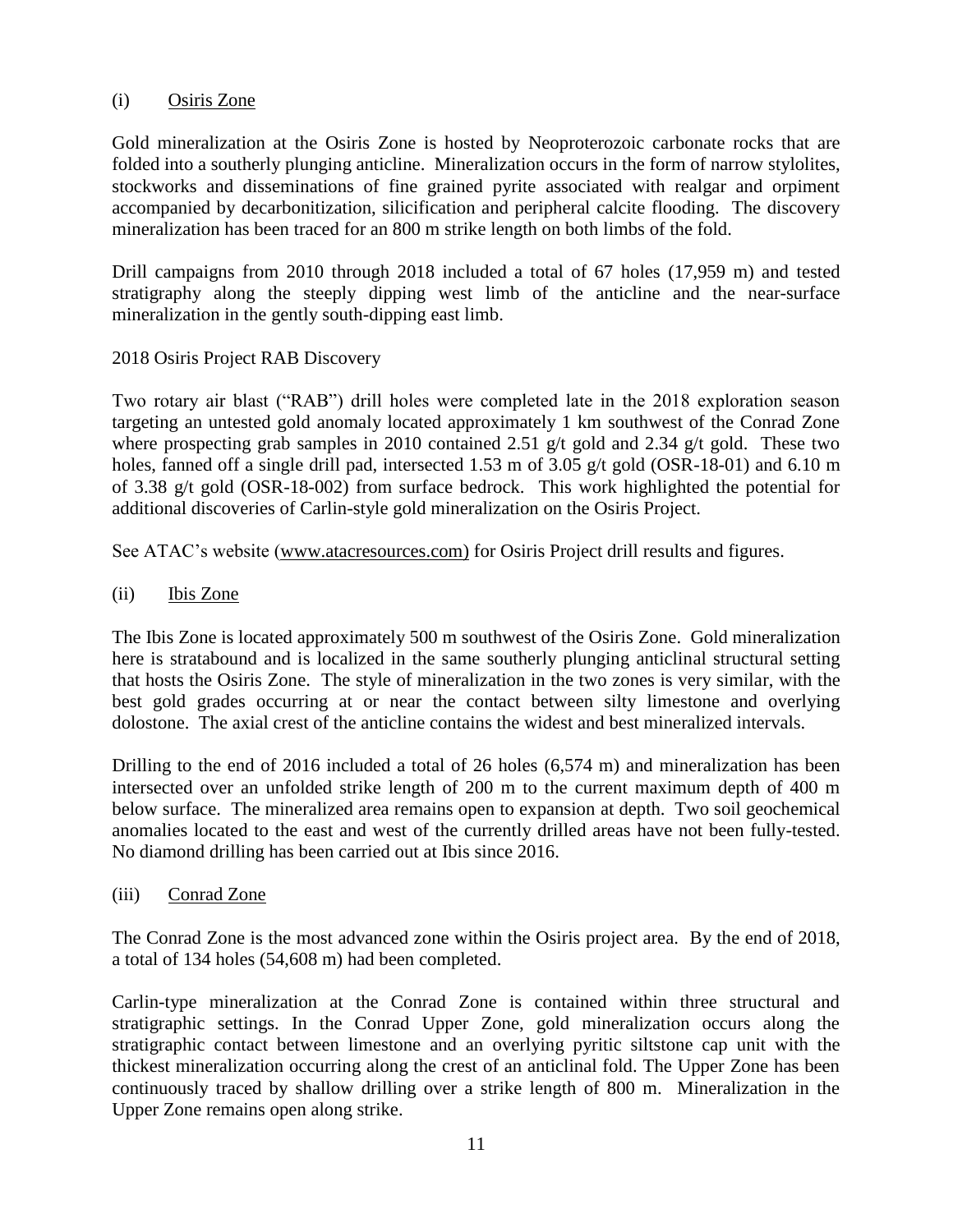Mineralization at the Conrad Middle and Lower Zones is characterized by strong alteration and mineralization proximal to a laterally extensive, near vertical siltstone-limestone contact. Only 300 m of the presently known 800 m long favourable siltstone-limestone contact has been tested in the Middle Zone. Only one hole tested at depth defines the Lower Zone. Mineralization in the Middle and Lower Zones remains open along strike and at depth.

Drilling at the Conrad Zone in 2017 targeted cross-faults, including the 350 and 650-850 Faults. These faults are thought to be part of the hydrothermal plumbing system that introduced gold mineralization into the Conrad Zone. Results of all drilling completed to date suggest that both the 350 and 650-850 Faults play a significant role in the mineralizing system at Conrad.

Drilling at the Conrad Zone in 2018 targeted the 650-850 fault corridor where structurally controlled high-grade gold, associated with brittle faulting, was identified in a siliciclastic unit that returned values including 12.50 m of 20.78 g/t gold in OS-17-238. The 2018 Conrad program successfully identified new high-grade gold mineralization within, and adjacent to the pit constrained mineralization outlined in ATAC's 2018 initial Osiris Resource Estimate. The 2018 drilling extended near-surface mineralization along the 650-850 fault corridor 150 m to the east and 80 m to the north.

Step-out hole OS-18-262 also extended the Conrad Middle Zone mineralization 90 m to the east with an intersection of 23.59 m of 9.50 g/t gold, demonstrating the high-grade expansion potential at the siliciclastic-limestone contact.

No drilling was carried out at the Conrad Zone during 2019.

(iv) Sunrise Zone

The Sunrise Zone is located 300 m east of the Osiris anticline hinge zone. Gold mineralization at Sunrise occurs as a structurally-controlled fracture network paralleling the Sunrise Fault.

Between 2010 and 2018, a total of 34 holes (8,408 m) have been completed. The mineralization at the Sunrise Zone was expanded as a result of the five diamond drill holes (1,753 m) completed in 2018. OS-18-273 was drilled beneath hole OS-17-249 and returned 26.70 m of 12.95 g/t gold. This hole extended mineralization an additional 70 m and is one of the highest grade intervals drilled at Sunrise to date.

No drilling was carried out at the Sunrise Zone in 2019.

### 2018 Mineral Resource Estimate

On June 18, 2018, ATAC issued a summary of an independent National Instrument 43-101 Technical Report entitled ["Technical Report and Estimate of Mineral Resources for the Osiris](http://www.atacresources.com/assets/img/Osiris_Resource_Estimate_and_Technical_Report_2018.pdf)  [Project, Yukon, Canada"](http://www.atacresources.com/assets/img/Osiris_Resource_Estimate_and_Technical_Report_2018.pdf) (the "Osiris Report"). The Osiris Report was prepared by S. Ristorcelli, C.P.G., of Mine Development Associates ("MDA"), P. Ronning, P.Eng., of New Caledonian Geological Consulting, C. Martin, C.Eng., of Blue Coast Metallurgy Ltd., and O. Christensen, C.P.G., of Hardrock Mineral Exploration Inc., all of whom are independent Qualified Persons as defined in National Instrument 43-101. The Osiris Report was filed on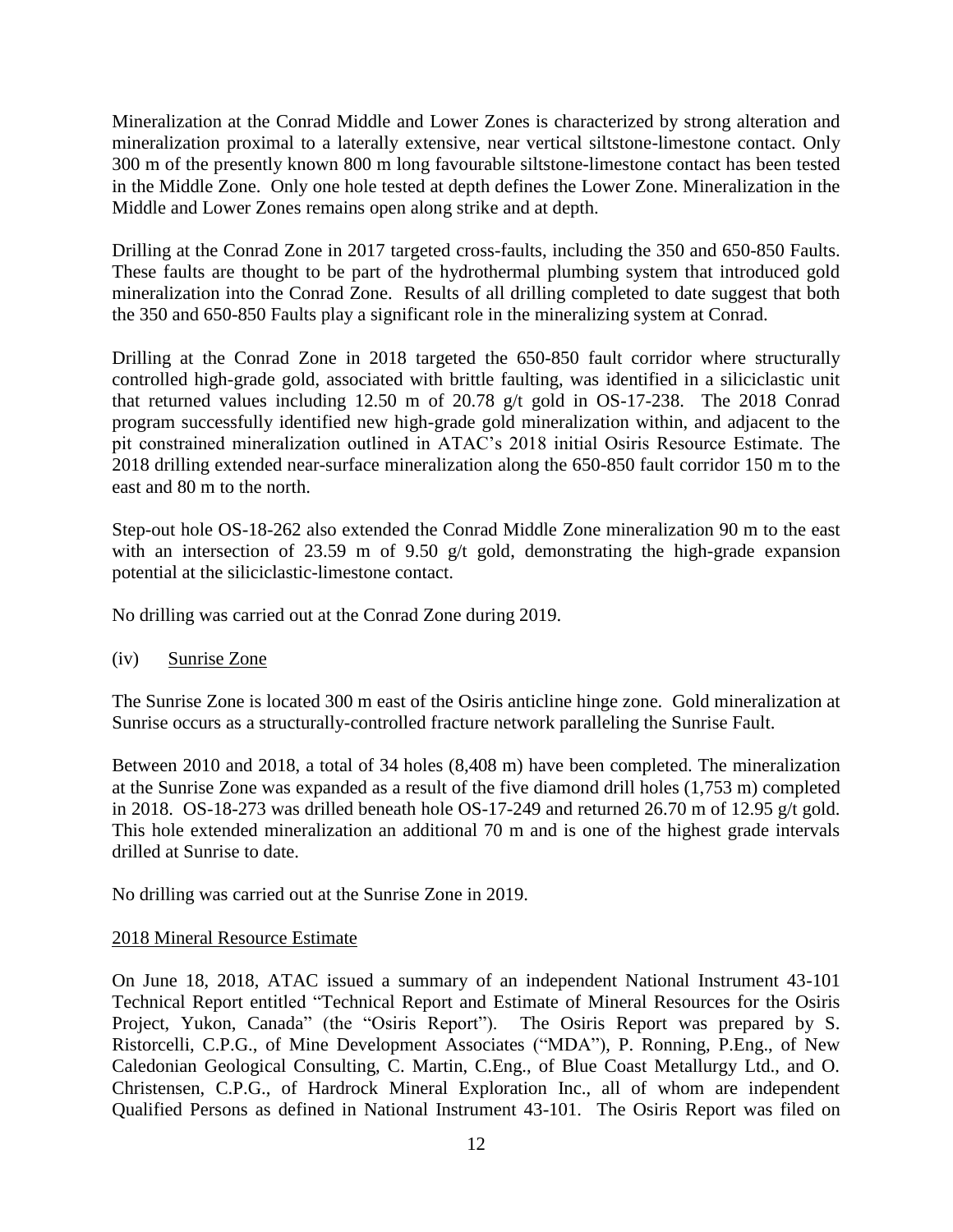SEDAR on July 11, 2018 and can be viewed at [www.sedar.com](http://www.sedar.com/) under the ATAC profile or on ATAC's website at [www.atacresources.com.](http://www.atacresources.com/)

A summary of results from the Mineral Resource as contained in the Osiris Report is presented below:

#### **Osiris Project Resource Highlights:**

- Inferred Mineral Resource of 1,685,000 ounces gold at an average grade of 4.23  $g/t$  (in 12.4 Mt), including a pit-constrained Mineral Resource containing 1,055,000 ounces of gold at 4.08 g/t (in 8.0 Mt);
- Globally competitive discovery cost of CDN \$32/oz of gold\*; and
- All zones outcrop at surface and remain open in multiple directions.
- \* *Discovery costs were calculated using a cumulative exploration cost for the Osiris Project of \$53,168,791. Costs included drilling, helicopter, assays, labour, fixed wing, camp costs, fuel, general camp consumables and winter office work. Globally competitive discovery costs referenced from MinEx Consulting - Technical presentation to the Melbourne Branch of the AusIMM 7th June 2016.*

|                 | Gold<br>$Cut-$ | <b>Tonnes</b> | (Au)<br><b>Grade</b> | Gold (oz) |
|-----------------|----------------|---------------|----------------------|-----------|
|                 | <b>Off</b>     |               | g(t)                 |           |
| Pit-Constrained | $1.30$ g/t     | 8,045,000     | 4.08                 | 1,055,000 |
| Underground-    | $2.60$ g/t     | 4,335,000     | 4.52                 | 630,000   |
| Constrained     |                |               |                      |           |
| <b>TOTAL</b>    |                | 12,380,000    | 4.23                 | 1,685,000 |

**Osiris Project – Total Inferred Mineral Resource Estimate Summary1,2**

<sup>1</sup> *CIM definition standards were used for the Mineral Resource. The Qualified Person is Steven Ristorcelli, C.P.G. of MDA.* $\frac{2}{\pi}$ *Numbers were used and have to grand in a Mineral geometry of the distance in a dist <sup>2</sup> Numbers may not add due to rounding. Mineral resources that are not mineral reserves do not have demonstrated economic viability.* 

Each of the Conrad, Sunrise, Osiris and Ibis Zones are included in the resource estimate and occur as replacement bodies with both structural and stratigraphic control. All zones are open in multiple directions. Please see the table below for resources by zone.

| Osiris Project - Total Inferred Mineral Resources by Zone <sup>+2</sup>    |               |                |           |  |  |  |  |
|----------------------------------------------------------------------------|---------------|----------------|-----------|--|--|--|--|
|                                                                            | <b>Tonnes</b> | Grade (Au g/t) | Gold (oz) |  |  |  |  |
| <b>Pit-Constrained</b> $(1.30 \text{ g/t} \text{ gold cut-off})$           |               |                |           |  |  |  |  |
| Conrad                                                                     | 6,487,000     | 4.00           | 835,000   |  |  |  |  |
| Osiris                                                                     | 474,000       | 4.61           | 70,000    |  |  |  |  |
| Sunrise                                                                    | 309,000       | 4.23           | 42,000    |  |  |  |  |
| Ibis                                                                       | 775,000       | 4.35           | 108,000   |  |  |  |  |
| <b>Total Pit-Constrained</b>                                               | 8,045,000     | 4.08           | 1,055,000 |  |  |  |  |
| <b>Underground – Constrained</b> $(2.60 \text{ g/t} \text{ gold cut-off})$ |               |                |           |  |  |  |  |
| Conrad                                                                     | 3,174,000     | 4.46           | 455,000   |  |  |  |  |
| Osiris                                                                     | 427,000       | 3.79           | 52,000    |  |  |  |  |
| Sunrise                                                                    | 531,000       | 5.53           | 95,000    |  |  |  |  |
| <b>Ibis</b>                                                                | 203,000       | 4.27           | 28,000    |  |  |  |  |
| <b>Total Underground- Constrained</b>                                      | 4,335,000     | 4.52           | 630,000   |  |  |  |  |
| <b>TOTAL</b>                                                               | 12,380,000    | 4.23           | 1,685,000 |  |  |  |  |

### **Osiris Project - Total Inferred Mineral Resources by Zone1, 2**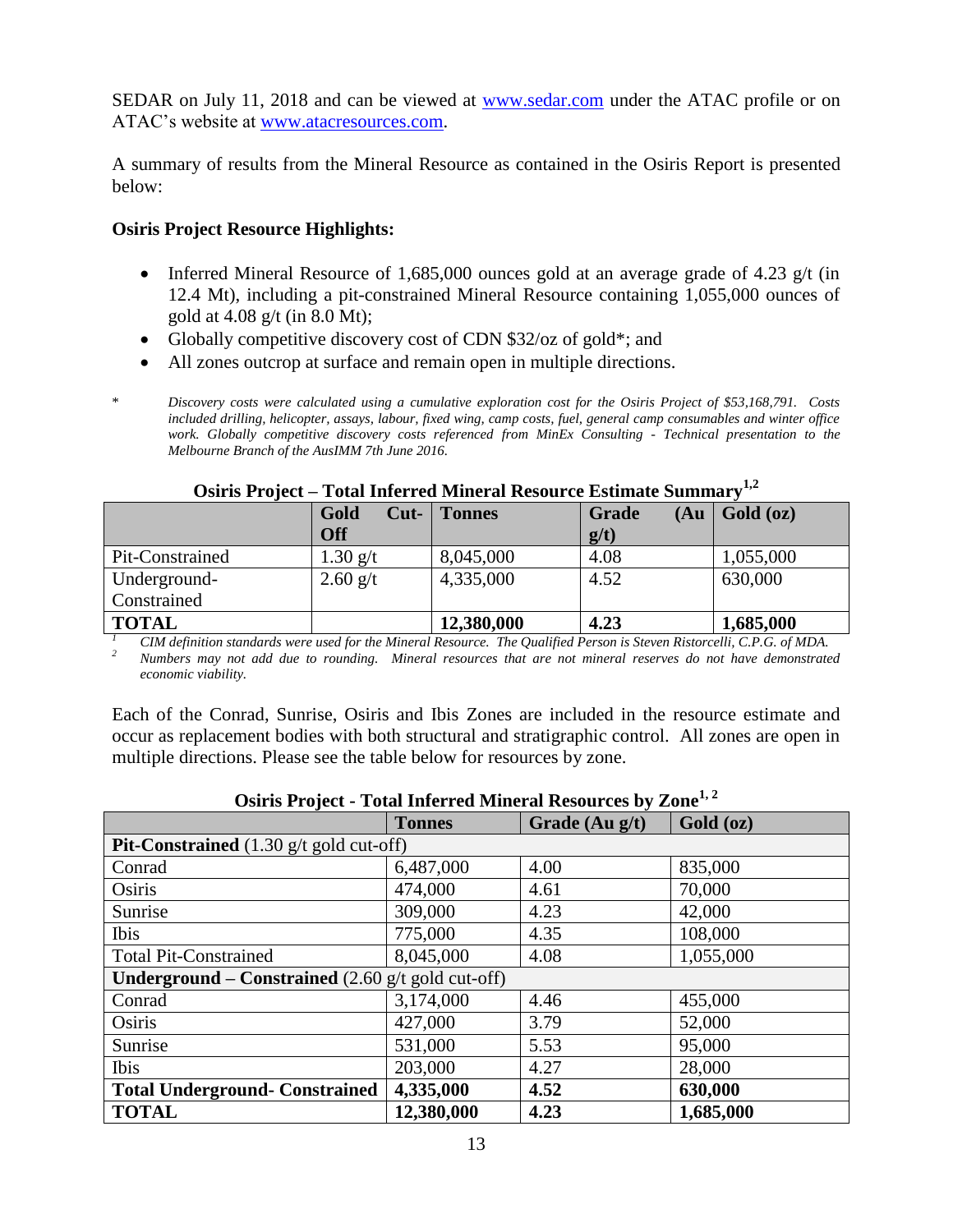*<sup>1</sup> CIM definition standards were used for the Mineral Resource. The Qualified Person is Steven Ristorcelli, C.P.G.of MDA.* 

*<sup>2</sup> Numbers may not add due to rounding. Mineral resources that are not mineral reserves do not have demonstrated economic viability.* 

#### **Resource Methodology**

The Mineral Resource estimate contained in the Osiris Report is based on diamond drilling completed at the Osiris Project between 2010 and 2017. Data analysis, domain modeling, grade interpolation and classification were undertaken by Steven Ristorcelli, C.P.G. of MDA. The estimate was prepared using 238 diamond drill holes totalling 78,614 m.

Explicitly modelled gold domains were interpreted using wire frames of the geological model as a guide. In each of the Conrad, Sunrise, Osiris, and Ibis Zones, both high and low grade gold domains were modeled. The grade ranges for the domains were defined separately for each zone based on population breaks for gold on cumulative probability plots and each domain represents distinct and unique geological and mineralogical characteristics. Outliers within each domain were capped prior to three metre down-hole compositing.

Gold grades were estimated into the block model using inverse distance to the third power. Separate estimations using polygonal, nearest neighbor, and ordinary kriging were also completed for validation purposes.

For reporting purposes, technical and economic factors likely to influence the "reasonable prospects for eventual economic extraction" were evaluated by running a series of pit and minestope optimizations at variable gold prices, mining costs, processing costs, and anticipated metallurgical recoveries.

MDA reports resources at cut-offs that are reasonable for deposits like those at Osiris, given anticipated mining methods and processing costs. A gold price of US\$1400 per ounce was used to determine the cut-off grades. Tables showing the pit-constrained and underground Mineral Resources at varying cut-off grades are presented below.

| Gold Cut-Off $(g/t)$ | <b>GLAUCS</b><br><b>Tonnes</b> | Grade $(Au g/t)$ | Gold (oz) |
|----------------------|--------------------------------|------------------|-----------|
| 1.00                 | 9,091,000                      | 3.74             | 1,094,000 |
| 1.20                 | 8,370,000                      | 3.97             | 1,069,000 |
| 1.30                 | 8,045,000                      | 4.08             | 1,055,000 |
| 1.40                 | 7,740,000                      | 4.19             | 1,043,000 |
| 1.60                 | 7,115,000                      | 4.42             | 1,012,000 |
| 2.00                 | 6,030,000                      | 4.90             | 949,000   |
| 2.50                 | 4,885,000                      | 5.53             | 868,000   |

#### **Osiris Project – Total Inferred Pit-Constrained Mineral Resources at Varying Cut-Off**   $C_{\text{radoc}}^{1,2}$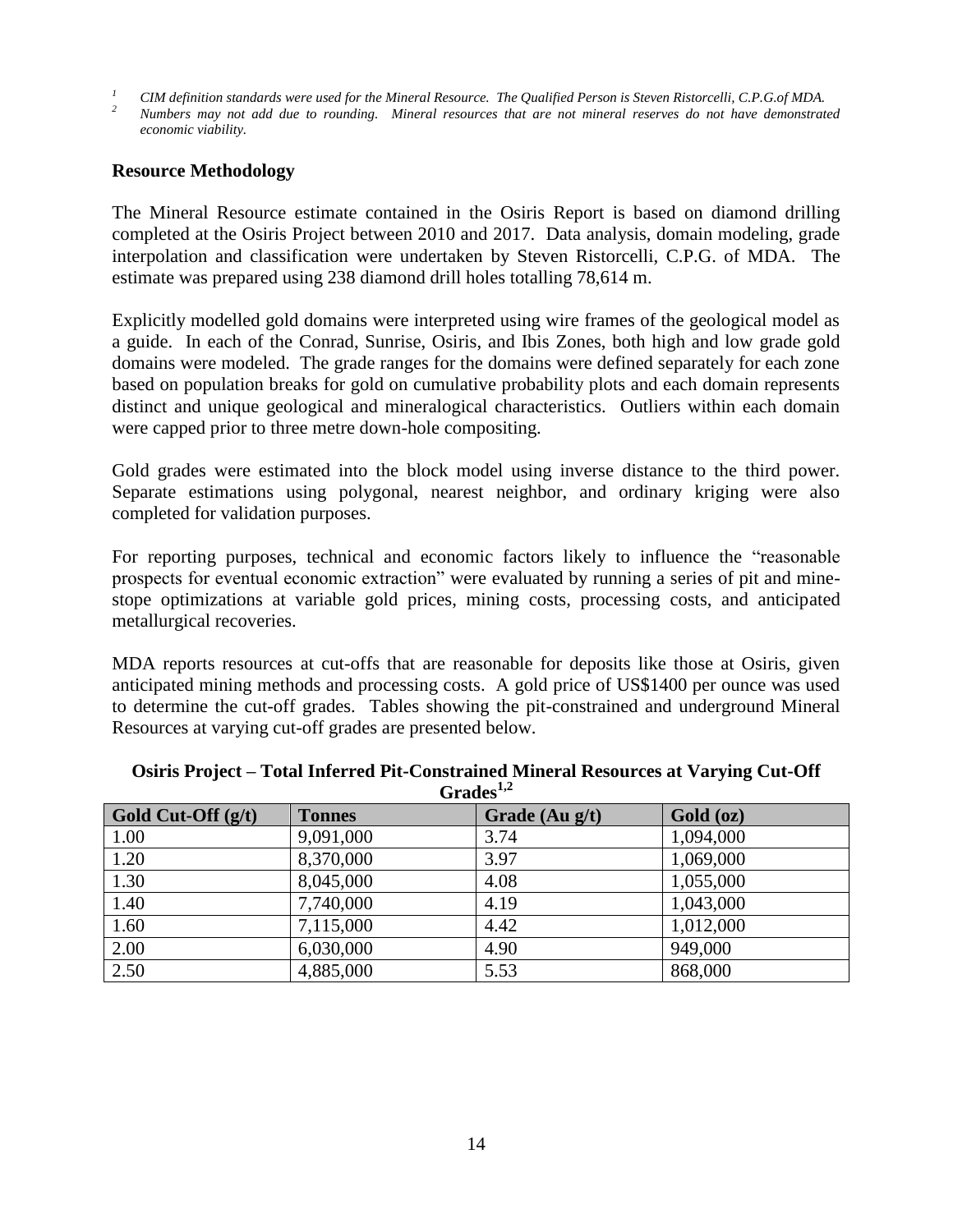| Gold Cut-Off $(g/t)$ | <b>Tonnes</b> | Grade (Au g/t) | Gold (oz) |
|----------------------|---------------|----------------|-----------|
| 2.00                 | 6,337,000     | 3.81           | 776,000   |
| 2.30                 | 5,223,000     | 4.16           | 699,000   |
| 2.50                 | 4,612,000     | 4.40           | 652,000   |
| 2.60                 | 4,335,000     | 4.52           | 630,000   |
| 2.70                 | 4,076,000     | 4.63           | 607,000   |
| $\overline{3.00}$    | 3,392,000     | 4.99           | 545,000   |

#### **Osiris Project – Total Inferred Underground-Constrained Mineral Resources at Varying Cut-Off Grades1,2**

*<sup>1</sup> CIM definition standards were used for the Mineral Resource. The Qualified Person is Steven Ristorcelli, C.P.G. of MDA. <sup>2</sup> Numbers may not add due to rounding. Mineral resources that are not mineral reserves do not have demonstrated economic viability.* 

#### **(b) Orion Project**

The Orion project covers an area of 780  $km^2$  and occupies the central third of the Rackla Gold property. The project hosts the 18 km² Anubis cluster and contains the Orion and Anubis gold Zones. Geochemical anomalies occur in clusters in the Orion project area along a regional scale northwest-trending fault system. Trenching and geochemical sampling has outlined a cumulative 8 km strike length of anomalous and potentially mineralized fault structure with well developed, gold bearing Carlin-type hydrothermal alteration in adjacent rocks.

A total of nine priority exploration targets have been identified within the Orion project area, namely, the Anubis, Ana, Hydra, Draco, Dorado, Orion, Zodiac, Columba and Corona showings.

#### Barrick Earn-In and Joint Venture

Under the terms of an earn-in agreement dated April 7, 2017 and amended October 3, 2018, (the "Option Agreement") ATAC granted Barrick a two-staged option to acquire up to a 70% interest in the Orion project. Stage 1 of the earn-in required Barrick to incur exploration expenditures of \$35-million over five years to acquire a 60% interest in the project, including a guaranteed exploration commitment of \$10 million over the first three years.

The Option Agreement was terminated by Barrick on December 10, 2018 following the expenditure of \$10 million. Barrick did not acquire any interest in the property under the Option Agreement.

#### 2018 Orion Exploration

The 2018 field program funded and directed by Barrick, included 16 diamond drill holes (7,410 m) over a 15  $\text{km}^2$  target area. Exploration focused mainly within the Anubis fault corridor. The 2018 drill program was designed to test three high-level target concepts as set out below:

(i) Drilling of the Anubis Fault

ATAC's surface exploration work had previously identified high-grade gold mineralization on the Anubis Fault at the discovery showing, including outcrop grab samples grading 139 g/t gold and 125 g/t gold. Drilling along 400 m of the fault in 2012 and 2016 intersected 19.85 g/t gold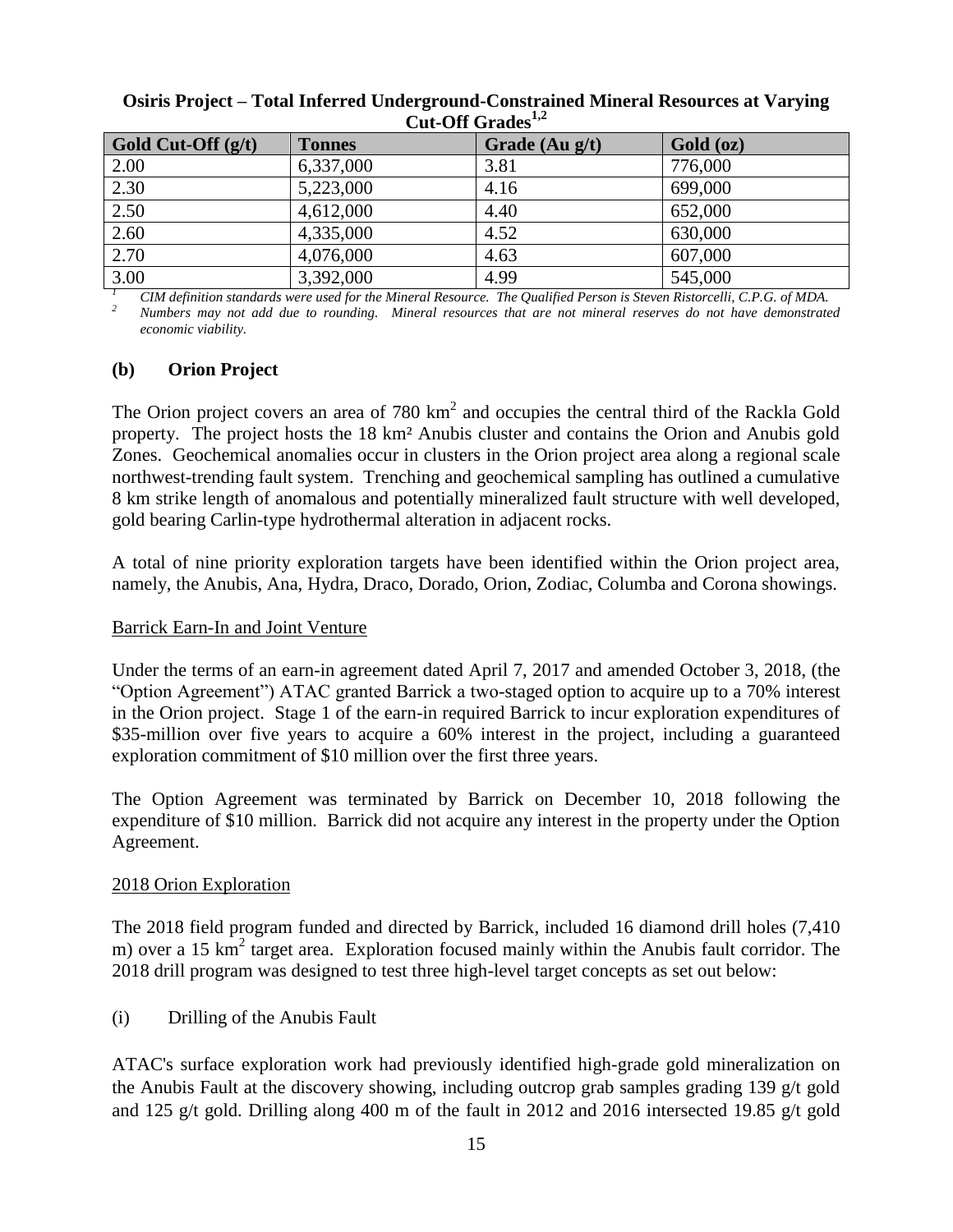over 8.51 m (AN-12-001), and 2.75 g/t gold over 61.29 m (AN-16-010), respectively. Mapping and geological modelling suggest the Anubis Fault extends for at least 5.3 km in length.

In 2018, four widely-spaced drill holes tested the Anubis Fault and identified high-grade gold mineralization along a 2.5 km strike length. Targeting at depth indicates that gold mineralization extends down the fault for at least 535 m. The majority of the structure has yet to be systematically explored. Results from the four drill holes in 2018 are set out in the following table:

|                   | From   | To     | Interval* | Gold  |
|-------------------|--------|--------|-----------|-------|
| <b>Drill Hole</b> | (m)    | (m)    | (m)       | (g/t) |
| <b>BDO-18-008</b> | 509.84 | 514.50 | 4.66      | 6.95  |
| incl.             | 511.45 | 513.08 | 1.63      | 15.95 |
|                   |        |        |           |       |
| <b>BDO-18-017</b> | 361.80 | 369.41 | 7.61      | 10.48 |
| incl.             | 361.80 | 363.32 | 1.52      | 28.00 |
| and incl.         | 367.89 | 369.41 | 1.52      | 13.55 |
|                   |        |        |           |       |
| <b>BDO-18-018</b> | 166.73 | 177.46 | 10.73     | 7.20  |
| incl.             | 169.77 | 171.50 | 1.73      | 13.15 |
|                   |        |        |           |       |
| <b>BDO-18-019</b> | 135.94 | 138.72 | 2.78      | 9.49  |

**2018 Anubis Fault Drill Results**

*\* The reported intersections are drilled thicknesses and are believed to represent approximately 70-100% true width.*

BDO-18-008 was drilled towards the southwest targeting the Anubis Fault plane at depth below AN-12-001. This hole intersected 4.66 m of 6.95 g/t gold including 1.63 m of 15.95 g/t gold within sheared, weakly silicified mudstone approximately 535 m down dip of AN-12-001. The step-out represents the deepest intersection of mineralization to date on the Orion Project.

BDO-18-017 intersected 7.61 m of 10.48 g/t gold within a broader 70 m wide interval of intermittently sheared and altered mudstone in the hanging wall of the Anubis Fault. This mineralized interval is a 390 m undercut of mineralization intersected in AN-12-001.

BDO-18-018 targeted shallow mineralization along the Anubis Fault 285 m east of AN-12-001. This hole intersected 10.73 m of 7.20 g/t gold within a decalcified and silicified interval of calcareous mudstone.

BDO-18-019 tested the Anubis Fault 2.3 km northwest of AN-12-001 beneath the Dorado target, where hand pit samples collected in 2013 returned 4.64 g/t gold and 3.98 g/t gold. This hole intersected 2.78 m of 9.49 g/t gold within strongly sheared mudstone approximately 170 m down dip of the mineralized pit samples.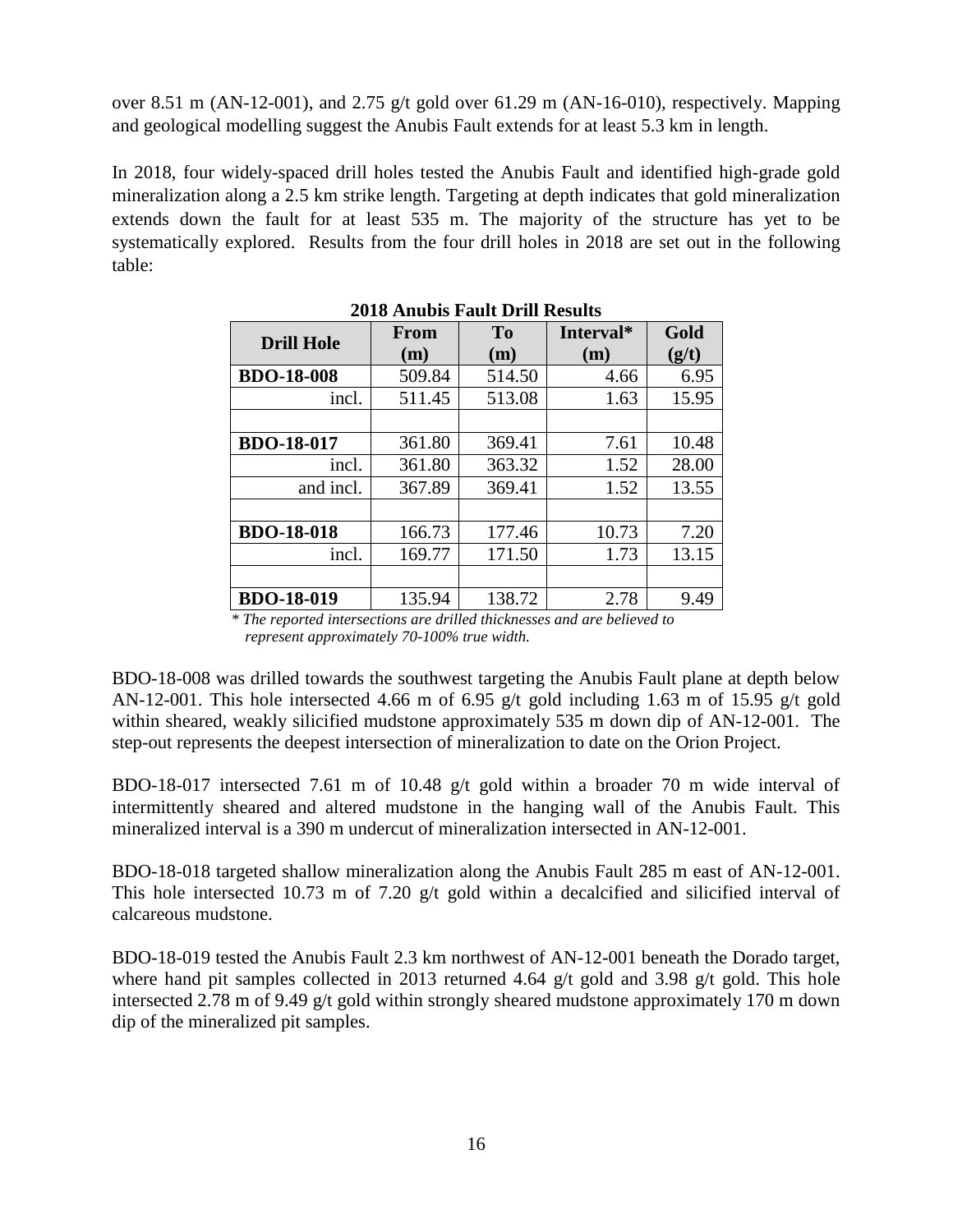(ii) Drilling of Structural Intersections

Geological modelling of data collected during the 2017 stratigraphic drill campaign identified three faults that were all projected to intersect with the Anubis Fault in proximity to favourable stratigraphy.

Holes BDO-18-005, 006, 007, 009, 011, 015, 016 and 020 were drilled targeting these areas. None of these eight drill holes intersected the modelled structural targets. Moderate to intense alteration and pathfinder element response was encountered in several of these holes providing evidence for hydrothermal fluid transport in the area, however, no significant gold mineralization was intersected.

The 2018 program provided valuable information about structural orientation and stratigraphy at depth that will be incorporated into ongoing geological modelling. The projected fault intersections still remain priority targets for future work.

(iii) Drilling of Geophysical and Geochemical Anomalies

Four holes tested targets identified by geophysical and geochemical surveys, but none encountered significant gold mineralization.

See ATAC's website [\(www.atacresources.com\)](http://www.atacresources.com/) for Orion Project figures.

No work was carried out in the Orion project area in 2019.

### **(c) Rau Project**

The [Rau project](http://www.atacresources.com/projects/rackla/rau-trend) lies at the western end of the 185 km long Rackla Gold property and consists of a 22-kilometre-long anomalous geophysical and geochemical trend extending north westerly from the 63 million-year-old felsic Rackla Pluton. The trend hosts the Tiger Deposit as well as the Ocelot silver-lead-zinc discovery. Limited work conducted along trend of the Tiger Deposit since 2008 has led to the discovery of ten additional sediment hosted gold targets (Airstrip, Bengal, Caracal, Cheetah, Condor, Cougar, Jaguar, Panther, Puma and Serval), six gold+/ copper +/- tungsten skarn targets (Bobcat, Kathy, Hogsback, Ridgecrest, Flat Top and Spotlight) and numerous untested gold, gold-pathfinder and silver-lead-zinc anomalies.

Mineralization at the Rau project occurs within a highly prospective geological setting, situated between the regional scale Dawson and Kathleen Lakes Fault Zones. Mineralization styles within the Rau project are diverse and likely related to a broad hydrothermal mineralizing system centered around the Rackla Pluton, located 3 km southeast of the Tiger Deposit.

ATAC's 2019 exploration program began on June 1 and was completed during the first week of October. The program focused on the Rau Project area, specifically the eastern side of the 660 km<sup>2</sup> project area in proximity to the Rackla Pluton. The program was designed to follow up on gold, copper, silver and tin anomalies identified in 2018 and to continue advance exploration work at the Tiger deposit. See "Tiger Deposit" and "Bobcat Target" for additional information.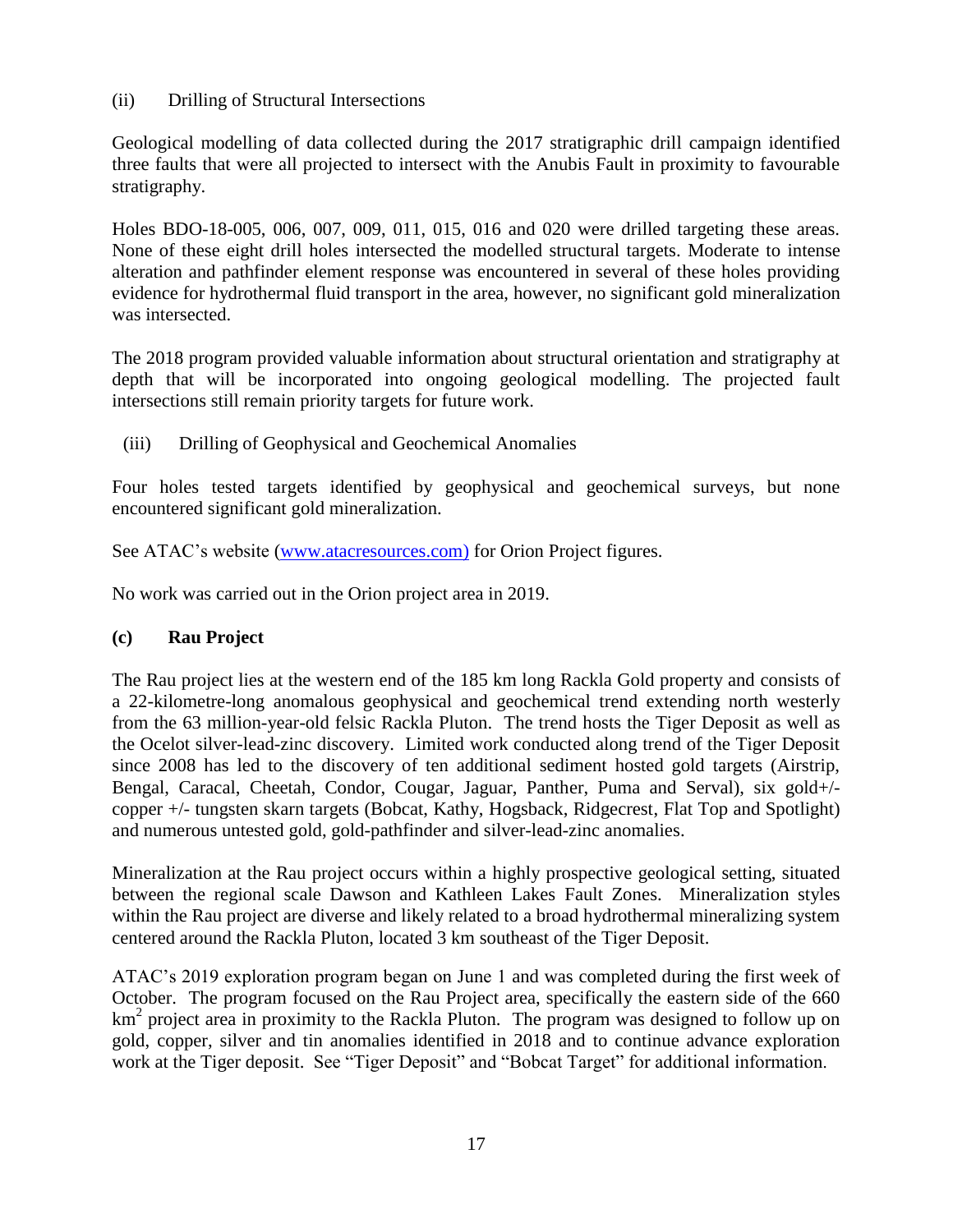### (i) Tiger Deposit

The Tiger Deposit is located approximately 55 km northeast of Keno City, Yukon. Current access is by air via a 2,500 foot airstrip located 8 km from the deposit.The Tiger Deposit is a thick north-westerly trending body of carbonate-replacement style gold mineralization hosted by a moderately northeast dipping karsted limestone horizon.

On February 27, 2020, ATAC announced the highlights of an updated Mineral Resource and Preliminary Economic Assessment (the "2020 PEA") for the Tiger Deposit. The 2020 PEA and Mineral Resource update incorporated recent work, including additional diamond drilling, metallurgical test work, and a revised geological model focused on better defining high-grade trends. A technical report supporting the 2020 PEA in accordance with National Instrument 43- 101 will be filed on SEDAR [\(www.sedar.com\)](http://www.sedar.com/) and ATAC's website [\(www.atacresources.com\)](http://www.atacresources.com/) on or before April 12, 2020.

The 2020 PEA is an update to the preliminary economic assessment report entitled "Technical Report and Preliminary Economic Assessment for the Tiger Deposit, Rackla Gold Project, Yukon Territory, Canada" (the "2016 PEA") filed with Canadian securities regulators on June 14, 2016. A full copy of the 2016 PEA can be viewed under the ATAC profile on SEDAR [\(www.sedar.com\)](http://www.sedar.com/).

# **2020 PEA Highlights**

Highlights from the 2020 PEA, using a base case gold price of US\$1,400/oz and an exchange rate of C\$1.00 equal to US\$0.77 are as set out below. Unless specified otherwise, all values are shown in Canadian dollars.

- NPV(5%) of \$118.2 million and an IRR of 54.5% before tax, and an NPV(5%) of \$85.4 million and an IRR of 42.6% after tax;
- Payback period of 1.24 years (pre-tax);
- All-in sustaining cost of US\$661/oz;
- Approximately 267,000 ounces of gold produced at an average diluted grade of 3.82  $g/t$ ;
- Peak annual production of 72,860 ounces of gold in the first operating year, with an average production of 61,900 ounces of gold per year for the first three years;
- Total project life of seven years, including one year of construction and prestripping followed by six years of operation; and
- Pre-production capital costs of \$110.1 million.

The mineral resource update was completed by Mine Development Associates ("MDA") of Reno, Nevada. The preliminary economic assessment was completed by Tetra Tech Canada Inc. of Vancouver, British Columbia (mining, processing, infrastructure, financial analysis, environmental); Knight Piesold Ltd. of Vancouver, British Columbia (tailings and waste management); and Blue Coast Metallurgy Ltd (metallurgy) of Parksville, British Columbia.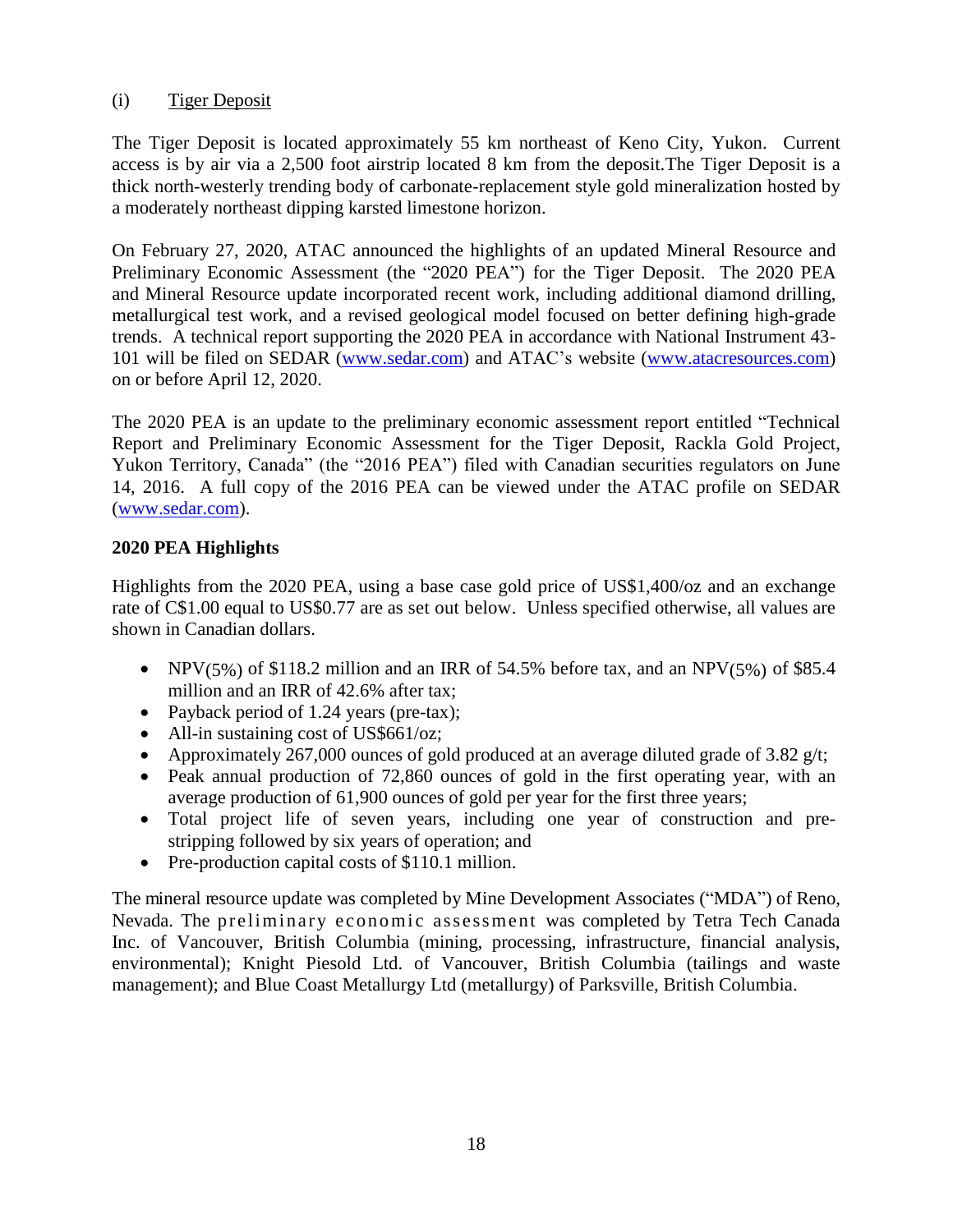| Parameter                        | <b>2016 PEA</b> | <b>2020 PEA</b> |
|----------------------------------|-----------------|-----------------|
| Gold Price (US\$/oz)             | \$1,250         | \$1,400         |
| Exchange Rate (US\$/C\$)         | \$0.78          | \$0.77          |
| Pre-Tax NPV(5%) (C\$M)           | \$106.6         | \$118.2         |
| Pre-Tax IRR                      | 34.8%           | 54.5%           |
| Pre-Tax Payback (years)          | 1.85            | 1.24            |
| Post-Tax NPV $(5\%)$ (C\$M)      | \$75.7          | \$85.4          |
| Post-Tax IRR                     | 28.2%           | 42.6%           |
| Post-Tax Payback (years)         | 1.93            | 1.40            |
| <b>Total Recovered Gold</b>      | 302,307         | 267,090         |
| Pre-Production Capital (C\$M)    | \$109.4         | \$110.1         |
| <b>Sustaining Capital (C\$M)</b> | \$8.3           | \$9.3           |
| Strip Ratio (waste to ore)       | 4.9:1           | 5.3:1           |

**Table 1: Comparison with 2016 PEA**

#### **Economic Sensitivities**

The following tables demonstrate the sensitivity of the Tiger Deposit pre-tax economics to changes in the price of gold and exchange rates. The base case, highlighted in the tables below, assumes US\$1,400 per ounce of gold at an exchange rate of C\$1.00 equal to US\$0.77.

| Table 2: Summary of Gold Price Sensitivity (0.77 US\$/C\$) |  |  |  |  |
|------------------------------------------------------------|--|--|--|--|
|------------------------------------------------------------|--|--|--|--|

| <b>Gold Price (US\$/oz)</b> | \$1,250 |       |          | $$1,300$   \$1,350   \$1,400   \$1,450   \$1,500   \$1,550     |       |       |          |
|-----------------------------|---------|-------|----------|----------------------------------------------------------------|-------|-------|----------|
| Pre-Tax NPV $(5\%)$         | \$74.9  |       |          | \$89.4 \ \ \$103.8 \ \ \$118.2 \ \ \$132.6 \ \$147.0 \ \$161.4 |       |       |          |
| Pre-Tax IRR                 | 38.7%   | 44.1% | $49.4\%$ | 54.5%                                                          | 59.4% | 64.3% | $69.2\%$ |

| <b>Exchange Rate (US\$/C\$)</b> | 0.75    | 0.76    | 0.77    | 0.78    | 0.79    |  |
|---------------------------------|---------|---------|---------|---------|---------|--|
| Pre-Tax NPV $(5\%)$ (C\$M)      | \$129.0 | \$123.5 | \$118.2 | \$113.0 | \$108.0 |  |
| Pre-Tax IRR                     | 58.2%   | 56.3%   | 54.5%   | 52.6%   | 50.9%   |  |

#### **Table 3: Summary of Exchange Rate Sensitivity (US\$1,400/oz Au)**

#### **Opportunities for Future Improvement**

The updated Resource and PEA provide a number of key opportunities to further enhance the value of the Tiger Project:

- Refined geology model identified significant high grade trends which are open along strike;
- Detailed review of geology and drilling identified areas where infill drilling could improve grade and resource continuity;
- Drilling to date has been limited in depth as only open pit mining has been contemplated. Opportunities exist to extend sulphide mineralization at depth with grades which could potentially support underground mining, as demonstrated by the undergroundconstrained portion of the resource; and
- Prospecting, mapping and geochemical sampling has identified numerous nearby earlystage targets which could provide further oxide and sulphide gold mineralization.

#### **Mining and Processing**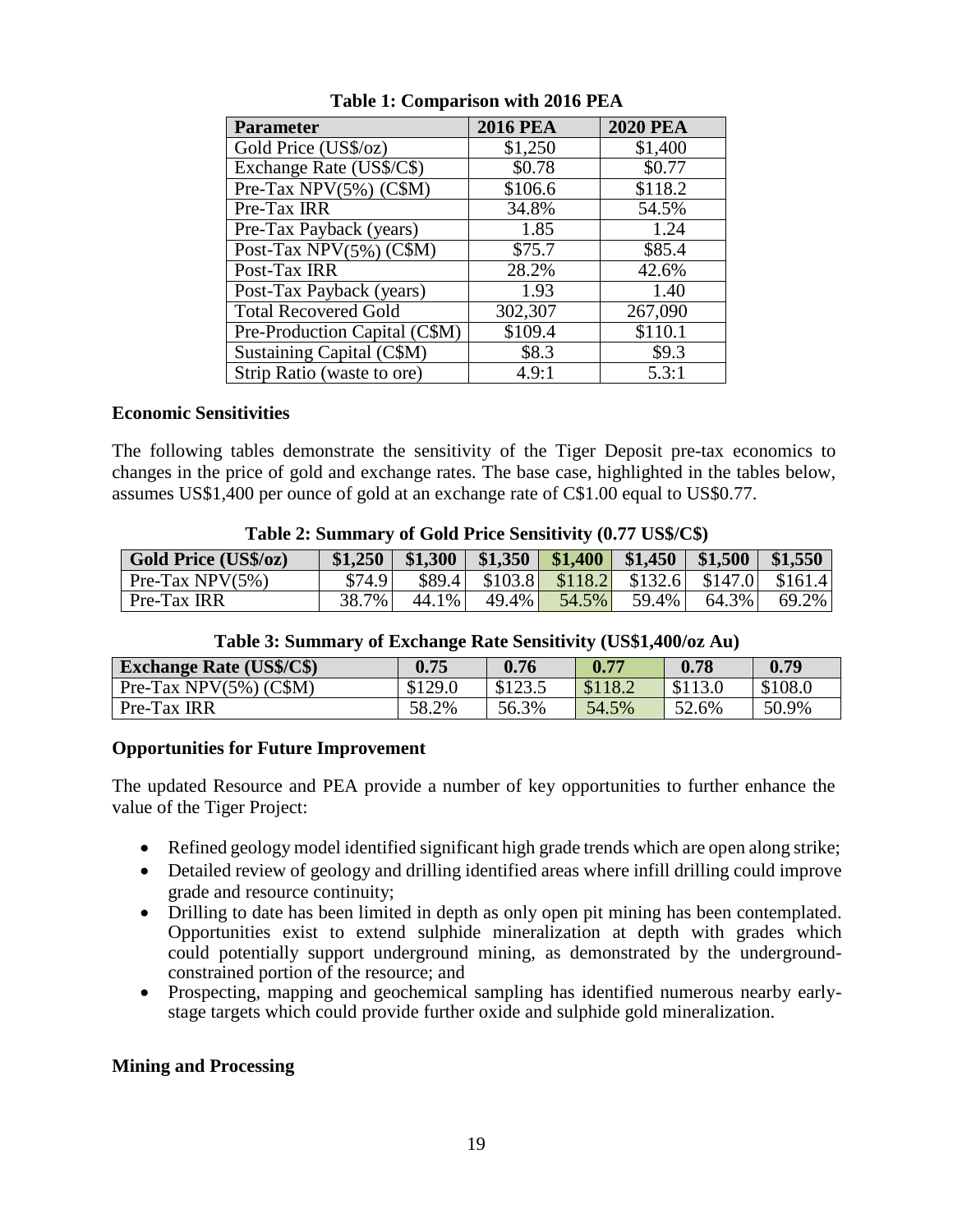Consistent with previous studies, the Tiger Project has been modelled as an owner-operator, conventional truck-and-shovel open-pit mining operation with a conventional carbon-in-pulp ("CIP") gold recovery process. Year-round operations would be supported via a 68 km tote road, which would connect the project to the Yukon highway system, near Keno City.

A total of 2.7 Mt of mineralized material and 14.4 Mt of waste rock will be produced from the pit during the 7 years of mining operations and pre-stripping. The life-of-mine ("LOM") average diluted gold grade is 3.82 g/t. The LOM stripping ratio (defined as waste material mined divided by mineralized material mined) is 5.3:1.

Mineralized material will be crushed, ground and cyanide leached in a conventional CIP circuit, with production of doré bars on site via a standard adsorption, desorption and recovery treatment. Based on the results of metallurgical test work and the mining schedule, projected LOM average recoveries are 90.5% for oxide material and 60.8% for sulphide material.

The processing plant will operate year-round at a rate of 1,500 tonnes per calendar day, and will achieve full throughput in Year 2. Peak annual production will be approximately 72,860 oz of gold in Year 1, with a LOM average annual production of approximately 45,000 oz gold. Production during the first three operating years averages 61,900 ounces of gold per year.

#### **Capital and Operating Costs**

Total LOM capital costs are \$119.4 million, with \$110.1 million in pre-production costs, and \$9.3 million in sustaining capital. To minimize initial capital costs, the PEA has assumed that modular equipment would be used where possible and that some equipment and facilities will be leased.

The following tables summarize the project capital and operating costs.

|                           | ---- - - - - - -            |                   |                    |  |  |  |  |  |
|---------------------------|-----------------------------|-------------------|--------------------|--|--|--|--|--|
| <b>Area</b>               | <b>Pre-Production (\$M)</b> | <b>Sustaining</b> | Life-of-Mine (\$M) |  |  |  |  |  |
| Site Infrastructure       | \$8.4                       |                   | \$8.4              |  |  |  |  |  |
| Access Road               | \$11.6                      |                   | \$11.6             |  |  |  |  |  |
| Open Pit Mining*          | \$10.4                      |                   | \$10.4             |  |  |  |  |  |
| <b>Materials Crushing</b> | \$2.0                       |                   | \$2.0              |  |  |  |  |  |
| and                       |                             |                   |                    |  |  |  |  |  |
| Process Plant             | \$30.4                      |                   | \$30.4             |  |  |  |  |  |
| Tailings and Water        | \$8.0                       | \$9.3             | \$17.3             |  |  |  |  |  |
| Management                |                             |                   |                    |  |  |  |  |  |
| Project Indirects         | \$20.8                      |                   | \$20.8             |  |  |  |  |  |
| Owner's Costs             | \$1.3                       |                   | \$1.3              |  |  |  |  |  |
| Contingencies **          | \$17.2                      |                   | \$17.2             |  |  |  |  |  |

|  |  |  |  | <b>Table 4: Pre-Production and Sustaining Capital Costs</b> |  |
|--|--|--|--|-------------------------------------------------------------|--|
|--|--|--|--|-------------------------------------------------------------|--|

*\* Includes capitalized pre-production mining costs. Major mining equipment is leased.*

*\*\* Contingencies were factored on an area-by-area basis depending on the detail level of each estimate.*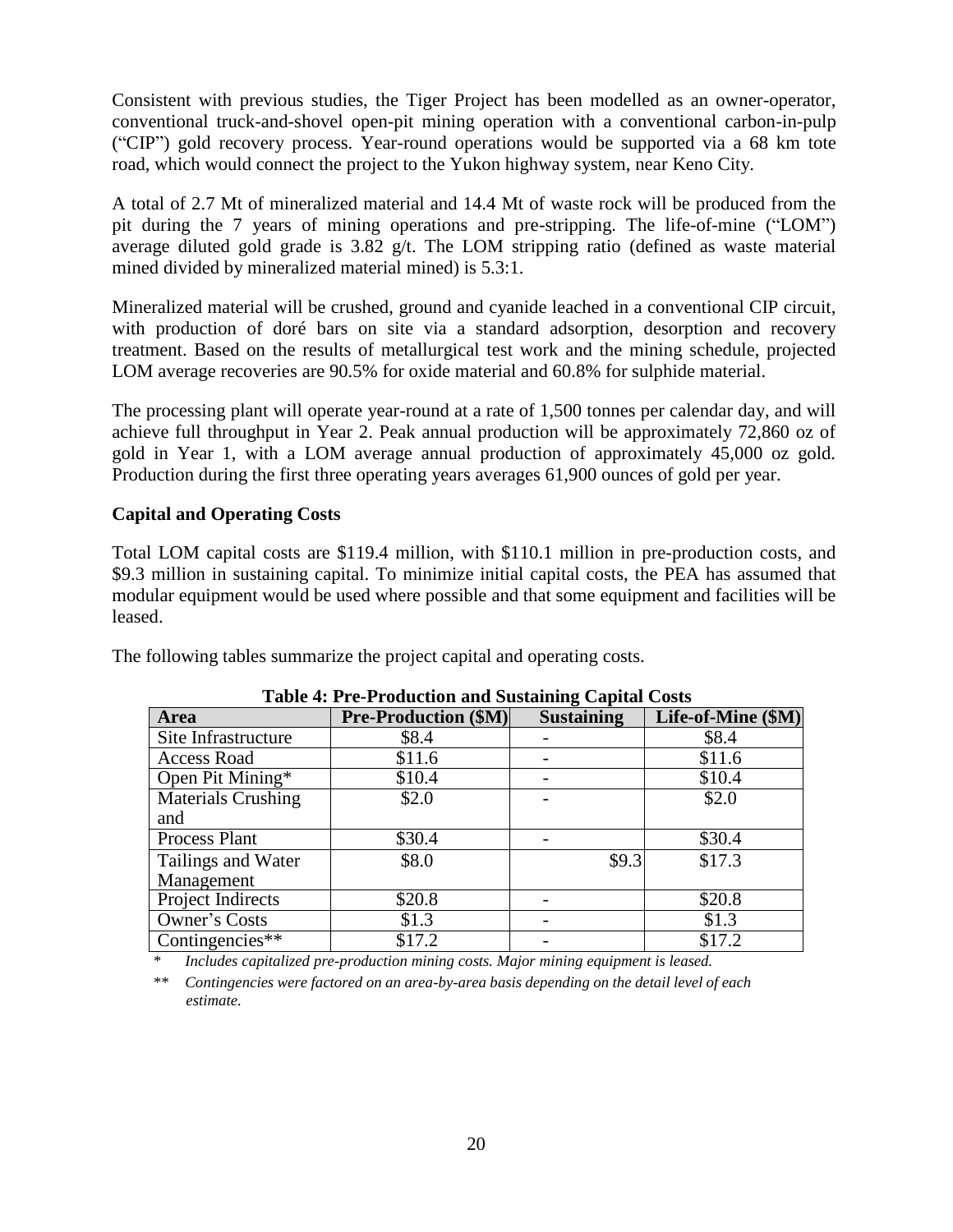| <b>Area</b>                           | <b>LOM Average</b> |  |  |  |
|---------------------------------------|--------------------|--|--|--|
| Mining Cost $(\frac{C}{T})$ mined)*   | \$4.28             |  |  |  |
| Processing Cost (\$/t processed)      | \$29.88            |  |  |  |
| G&A (\$/t processed)                  | \$15.33            |  |  |  |
| Surface Services (\$/t processed)     | \$4.68             |  |  |  |
| Tailings & Waste (\$/t processed)     | \$0.64             |  |  |  |
| Camp & Genset Leasing $(\frac{f}{f})$ | \$1.68             |  |  |  |
| Equipment Leasing (\$/t processed)    | \$3.55             |  |  |  |

**Table 5: Operating Costs**

*\* Not including capitalized pre-production mining costs*

#### **Mineral Resource**

MDA completed an updated mineral resource incorporating work completed on the project since 2015. The 2020 resource includes a significantly more detailed geological model which better delineates high-grade trends throughout the deposit. Furthermore, the 2020 resource incorporates pit and underground constraints to meet a test of "reasonable prospects of economic extraction" in accordance with current CIM Best Practice Guidelines.

The 2016 resource did not include mining and economic constraints and instead presented a global resource. For the 2020 update, the global Tiger Deposit resource has been reclassified into open pit and underground categories, and peripheral low grade sections present in the 2016 resource are no longer considered reportable. As a result, the previous and updated resources are not directly comparable.

Tungsten was estimated but is not included in this summary as preliminary trade-off analysis found the economic contribution to be positive but marginal. Contained tungsten will be reported in the full technical report supporting the 2020 PEA.

The following table shows the Tiger Deposit Mineral Resource as of March 11, 2020.

| <b>Type</b>  | Constraints* | <b>Classification</b> | Au Cut-         | Tonnes >       | <b>Grade</b>   | <b>Ounces</b> |
|--------------|--------------|-----------------------|-----------------|----------------|----------------|---------------|
|              |              |                       | off $(g/t)$     | <b>Cut-off</b> | $(Au, g/t)$ ** | (Au)          |
| Oxide        | Open Pit     | Indicated             | 0.75            | 1,980,000      | 3.74           | 238,000       |
|              | Underground  | Indicated             | 1.50            | 165,000        | 3.09           | 16,000        |
| Sulphide     | Open Pit     | Measured              | 0.75            | 799,000        | 2.92           | 75,000        |
|              | Open Pit     | Indicated             | 0.75            | 847,000        | 2.68           | 73,000        |
|              | Underground  | Measured              | 1.50            | 29,000         | 2.06           | 2,000         |
|              | Underground  | Indicated             | 1.50            | 706,000        | 2.64           | 60,000        |
| <b>Total</b> |              | $M+I$                 | <b>Variable</b> | 4,526,000      | 3.19           | 464,000       |
| Oxide        | Open Pit     | Inferred              | 0.75            | 20,000         | 1.54           | 1,000         |
|              | Underground  | Inferred              | 1.50            | 41,000         | 2.62           | 3,000         |
| Sulphide     | Open Pit     | Inferred              | 0.75            | 7,000          | 2.41           | 500           |
|              | Underground  | Inferred              | 1.50            | 97,000         | 2.26           | 7,000         |
| <b>Total</b> |              | <b>Inferred</b>       | <b>Variable</b> | 165,000        | 2.17           | 11,500        |

**Table 6: Tiger Deposit Mineral Resources**

*\* Open Pit constraints were conducted using a US\$1,625 pit shell with economic parameters similar to the PEA parameters. Underground constraints were conducted using a 1.4 g/t grade shell and removal of thin/sporadic zones based on MDA's experience.*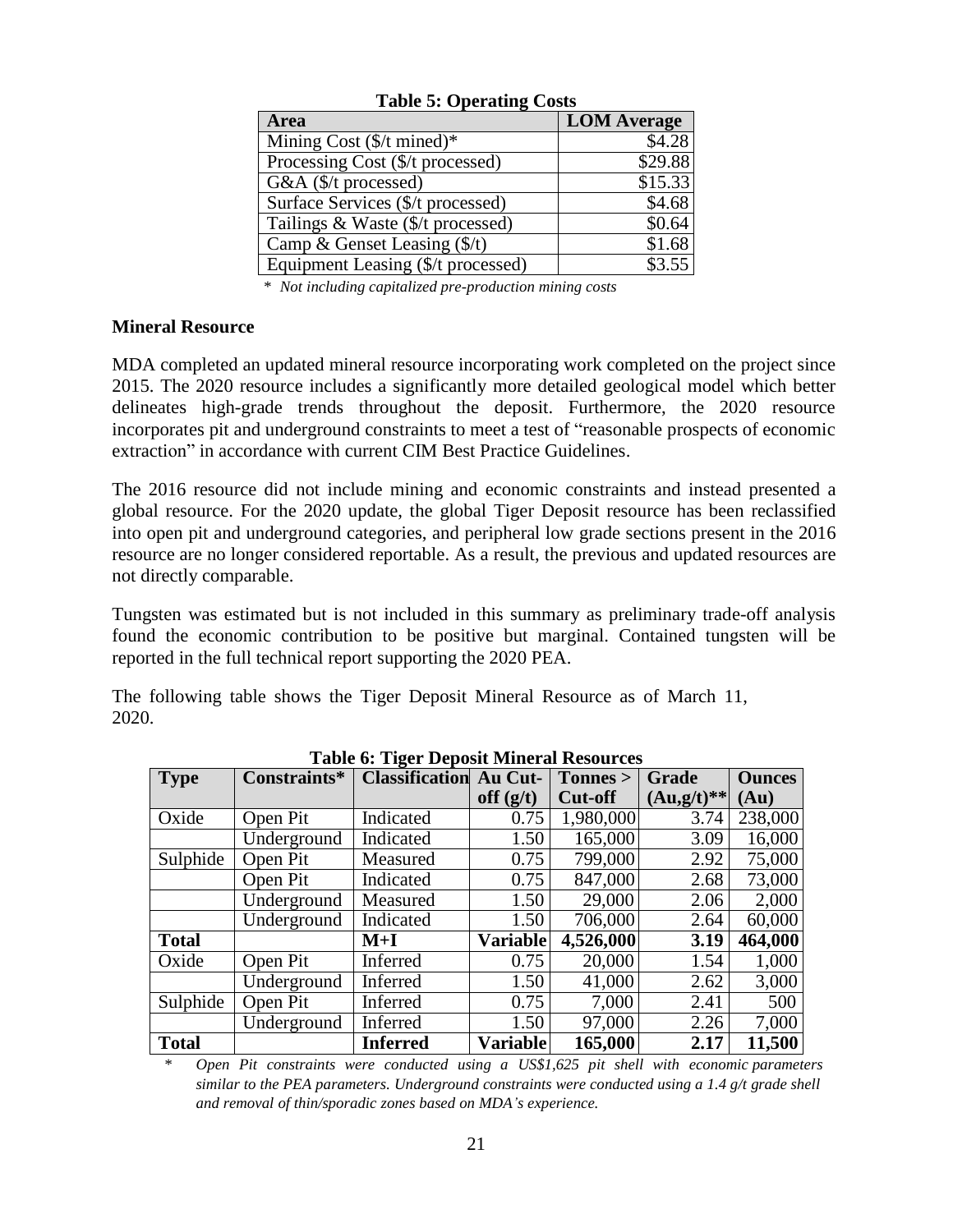*\*\* Gold grades are block-diluted.*

The reader should be cautioned that the 2020 PEA is preliminary in nature. It includes inferred mineral resources that are considered too speculative geologically to have the economic considerations applied to them that would enable them to be categorized as mineral reserves. There is no certainty that the results of the 2020 PEA will be realized.

### **Qualified Persons**

The 2020 PEA was prepared under the direction of Tetra Tech Canada Inc., in cooperation with other industry consultants, all of whom are Qualified Persons (QPs) under terms of NI 43-101. QPs contributing to the mineral resource and preliminary economic assessment are listed in the following table.

| <b>Oualified Person</b>         | Company                              |
|---------------------------------|--------------------------------------|
| Suraj Priyadarshi, P.Eng.       | Tetra Tech Canada Inc.               |
| Hassan Ghaffari, P.Eng., M.A.Sc | Tetra Tech Canada Inc.               |
| Jianhui (John) Huang, Ph.D.,    | Tetra Tech Canada Inc.               |
| Chris Martin, C.Eng., MIMMM     | Blue Coast Metallurgy Ltd.           |
| Steven Ristorcelli, C.P.G.      | Mine Development Associates          |
| Peter Ronning, P.Eng.           | New Caledonian Geological Consulting |
| Bruno Borntraeger, P.Eng.       | Knight Piesold Ltd.                  |
| Matthew Dumala, P.Eng.          | Archer, Cathro & Associates (1981)   |
|                                 |                                      |

#### **Tiger Tote Road**

#### Permitting and Consultation

Future access to the Rau project area and Tiger Gold Deposit, 55 km northeast of Keno City, will be by means of a tote road. The proposed tote road will branch off the Hanson Lake Road west of Keno City and is envisioned as a gated, single lane (5 m wide) and radio-controlled road suitable for vehicle support of advanced exploration at the Tiger Deposit and throughout the Rau project area. The total length of the tote road will be approximately 65 km and will consist of 53 km of new road and 12 km of upgraded pre-existing winter road.

Discussions related to access and the development of the Tiger Deposit with the First Nation of Na Cho Nyak Dun ("NND"), local communities and other interested parties has been ongoing for more than seven years. Details of these consultations can be found on ATAC's website [\(www.atacresources.com\)](http://www.atacresources.com/).

On March 3, 2017, the Yukon Environmental and Socio-Economic Assessment Board recommended to the Yukon Government and NND that the Tiger Tote Road project be allowed to proceed. On March 2, 2018, the Yukon Government and NND issued a Consolidated Decision Document stating that the Tiger Tote Road would be allowed to proceed under specific conditions. A related area land use plan is currently under discussion among the Yukon Government, NND and ATAC.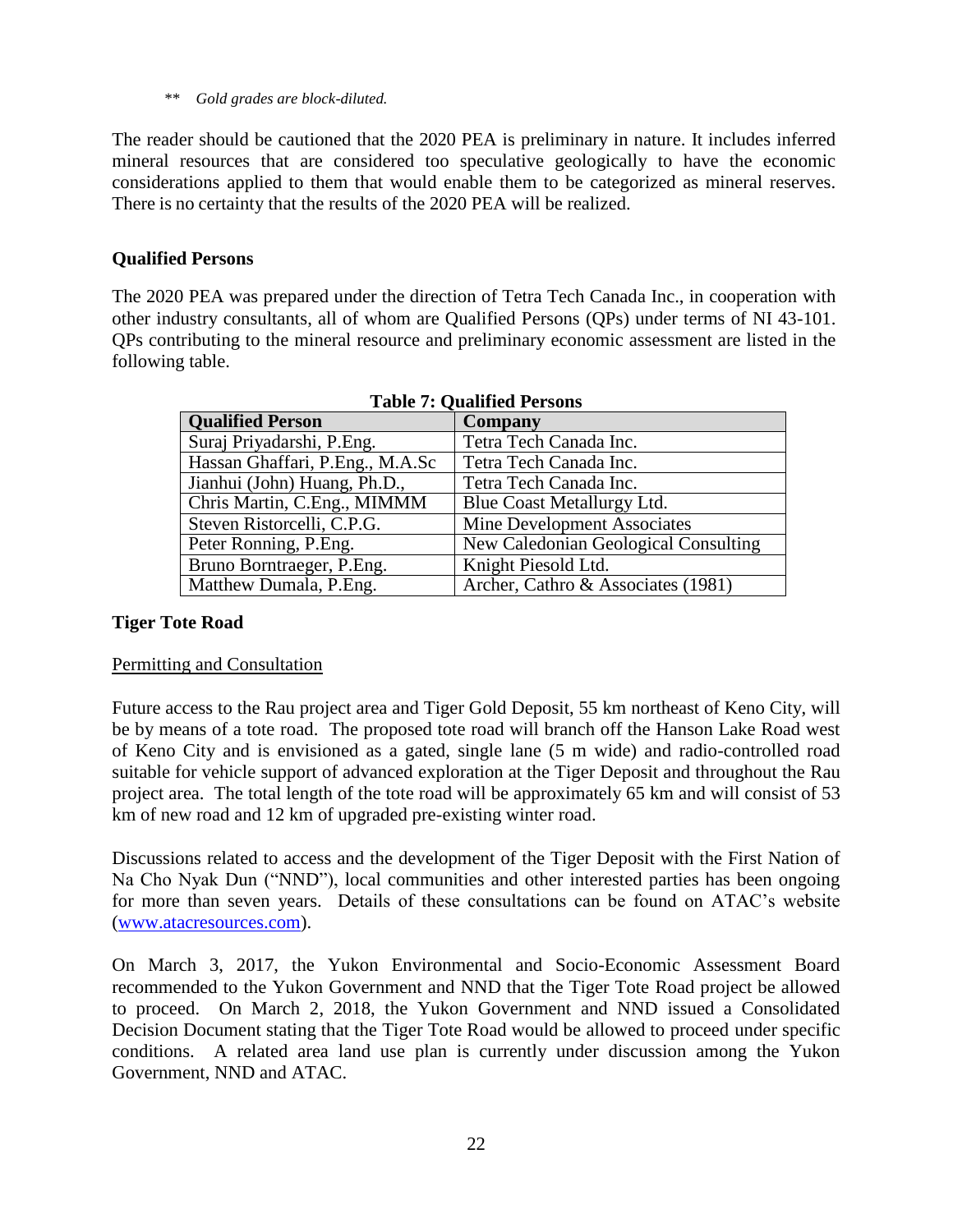#### Environmental and Community Engagement

Since 2008, ATAC has completed comprehensive water, heritage, wildlife and fisheries studies related to the tote road permitting and consultation process. ATAC will continue environmental baseline work and ongoing studies as it advances the Tiger Deposit and other targets throughout the Rackla Gold property.

Community and First Nation engagement began in 2008 and an Exploration Cooperation Agreement with the NND was in operation from 2010 to 2016. The Exploration Cooperation Agreement provided a framework within which exploration activities and environmental regulatory process on ATAC's Rackla Gold property were carried out. The NND and ATAC are currently negotiating a renewal of the Exploration Cooperation Agreement. The Rackla Gold property lies exclusively within the Traditional Territory of the NND.

#### (ii) Bobcat Target

The Bobcat Target is located 4.5 km southeast of the Tiger Deposit. The target is situated below treeline in a moderately vegetated area of mostly gentle relief. Mapping in the area in 2018 identified significant exposures of limestone and marble. Mapping also confirmed the presence of skarn alteration and mineralization likely associated with the under-explored Rackla Pluton 1.5 km to the west.

The Bobcat Target is best defined by anomalous gold, bismuth and tin with sporadic copper highs from soil samples collected from a 1.5 by 2 km area that directly coincides with skarn targets derived from a desktop geophysical review completed in late 2017.

Limited work in 2010 and 2012 returned values of 7.37 g/t gold and 5.90% copper in rock samples in the area. Follow up prospecting in 2018 near these samples identified a 20 x 20 m vegetation anomaly containing abundant tremolite bearing skarn vein float from an area of strongly altered limestone and marble bedrock. Eleven hand-pits were dug within the vegetation anomaly and most encountered mineralized skarn vein material. Highlight 2018 Bobcat grab samples are tabulated below.

| Sample # | Au<br>(g/t) | <b>Cu</b><br>(%) | Ag<br>(g/t) |
|----------|-------------|------------------|-------------|
| W591409  | 4.78        | 0.23             | 64          |
| W591411  | 3.34        | 3.33             | 43          |
| W591414  | 6.07        | 7.41             | 157         |
| W591562  | 5.08        | 3.69             | 24          |
| W591573  | 2.87        | 2.27             | 27          |

A short follow-up program completed in September 2018 identified additional gold mineralization, extending the target area of skarn mineralization to approximately 250 m in length with surface grab samples graded up to 9.53 g/t gold. Expanded soil grid coverage east of Bobcat also identified a 1.2 km by 1 km silver, lead and tin soil anomaly, which remains open to the east; with the most easterly line of this grid contained a sample grading 14.55 g/t silver-insoil.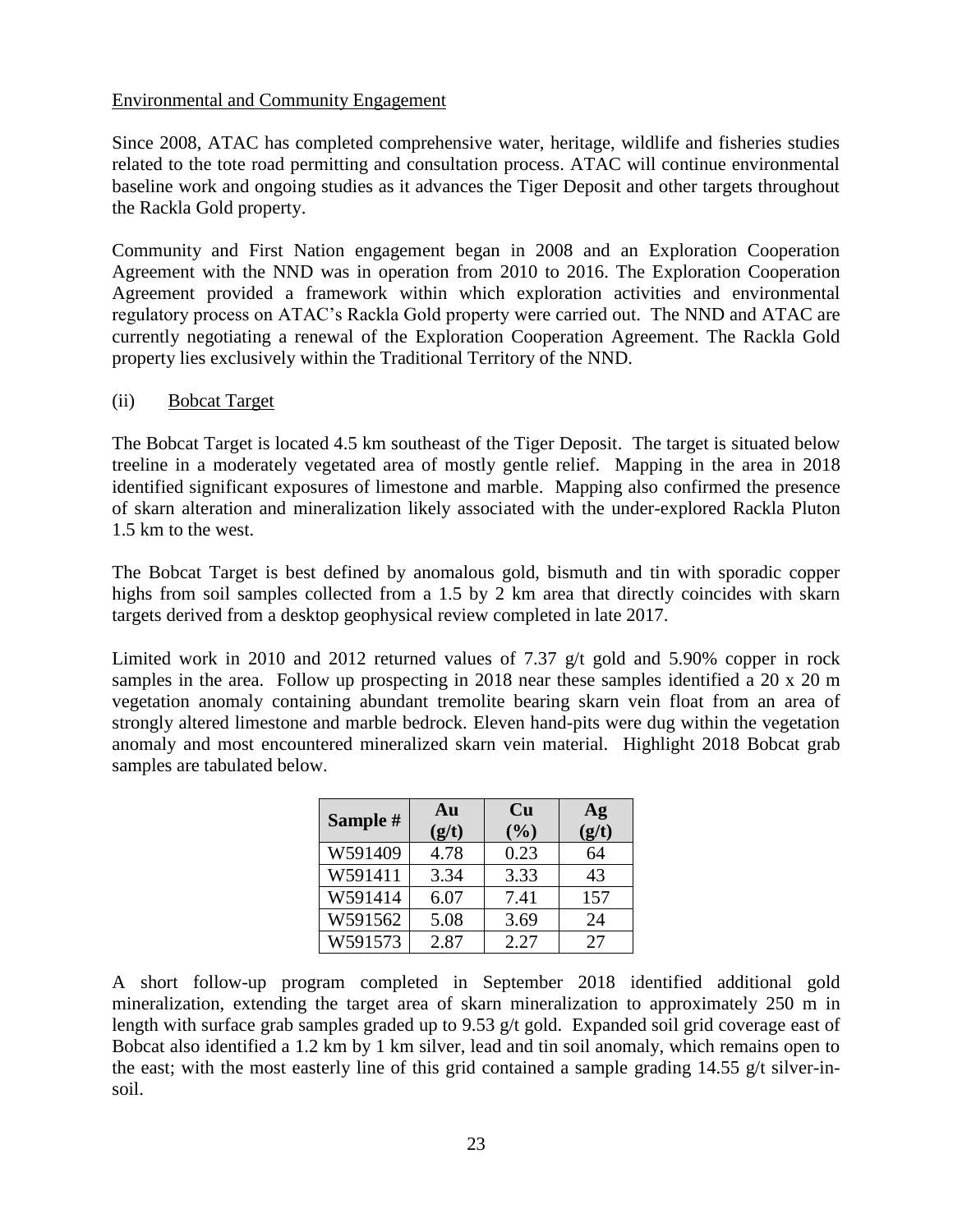The 2019 exploration program in the Bobcat area consisted of prospecting, soil sampling, a hand-pitting program, geological mapping, diamond drilling and ground based geophysical surveys. Highlight grab and outcrop samples collected during the prospecting and hand-pitting program are tabulated below:

| <b>Sample ID</b> | Gold $(g/t)$ | Copper $(\%)$ |
|------------------|--------------|---------------|
| W842156          | 50.80        | 3.00          |
| W842158          | 19.90        | 2.35          |
| W842175          | 6.05         | 1.90          |
| W842178          | 41.90        | 10.55         |
| W842179          | 28.60        | 6.46          |
| W842181          | 16.15        | 7.24          |
| W842182          | 7.77         | 8.06          |
| W842185          | 13.40        | 1.17          |
| W842190          | 15.55        | 2.46          |
| W842194          | 24.70        | 2.05          |
| W842199          | 8.99         | 0.65          |

ATAC completed eight reconnaissance diamond drill holes focusing on geophysical anomalies and prospecting discoveries. The target of these drill holes was the intrusive-related precious and base metal potential in the area. Drilling intersected narrow high-grade, gold-copper distal skarn vein mineralization. The surface samples and drill results are clustered along the eastern margin of a reverse magnetic high feature that may represent an area of more intense hydrothermal alteration at depth.

The one  $km^2$  drill target area is located at the east end of the Rackla Pluton, approximately 4 km east of the Tiger deposit, The eight diamond drill holes in 2019 were collared near the eastern part of the Rackla Pluton. Prospecting and drill core samples from Bobcat contain comb textured, quartz-tremolite-malachite sulphide vein mineralization that exhibits multi-phase retrograde skarn alteration and includes chalcopyrite, pyrrhotite, pyrite and bismuthinite. Propylitic and endoskarn alteration occur in granite, granodiorite and pegmatite dykes, while hornfelsing and skarnification of clastic and carbonate country rocks is widespread.

Mineralized structures are narrow, ranging from a few millimetres to 50 cm wide with silicification and bleached alteration envelopes extending five to ten times the vein widths into adjacent host carbonate rocks. The strongest vein and associated alteration zones were intersected in RPP-19-002 and 003. A tremolite vein sample from RPP-19-002 returned 17.75 g/t gold across 0.51 m (from 31.00 m) within a broader interval comprising both vein and alteration envelope of 2.47 gold across 1.95 m (from 30.05 m). A tremolite-malachitechalcopyrite vein from RPP-19-003 returned 173.00 g/t gold and  $>1.00\%$  copper across 5 cm (from 74.03 m - copper could not be assayed to completion due to limited sample weight). No significant values were returned in RPP-19-001.

Holes RPP-19-004, -005 and -007 were drilled to test strong conductivity anomalies adjacent to a pronounced reverse magnetic high. Tremolite veins encountered within the Kathy Fault in RPP-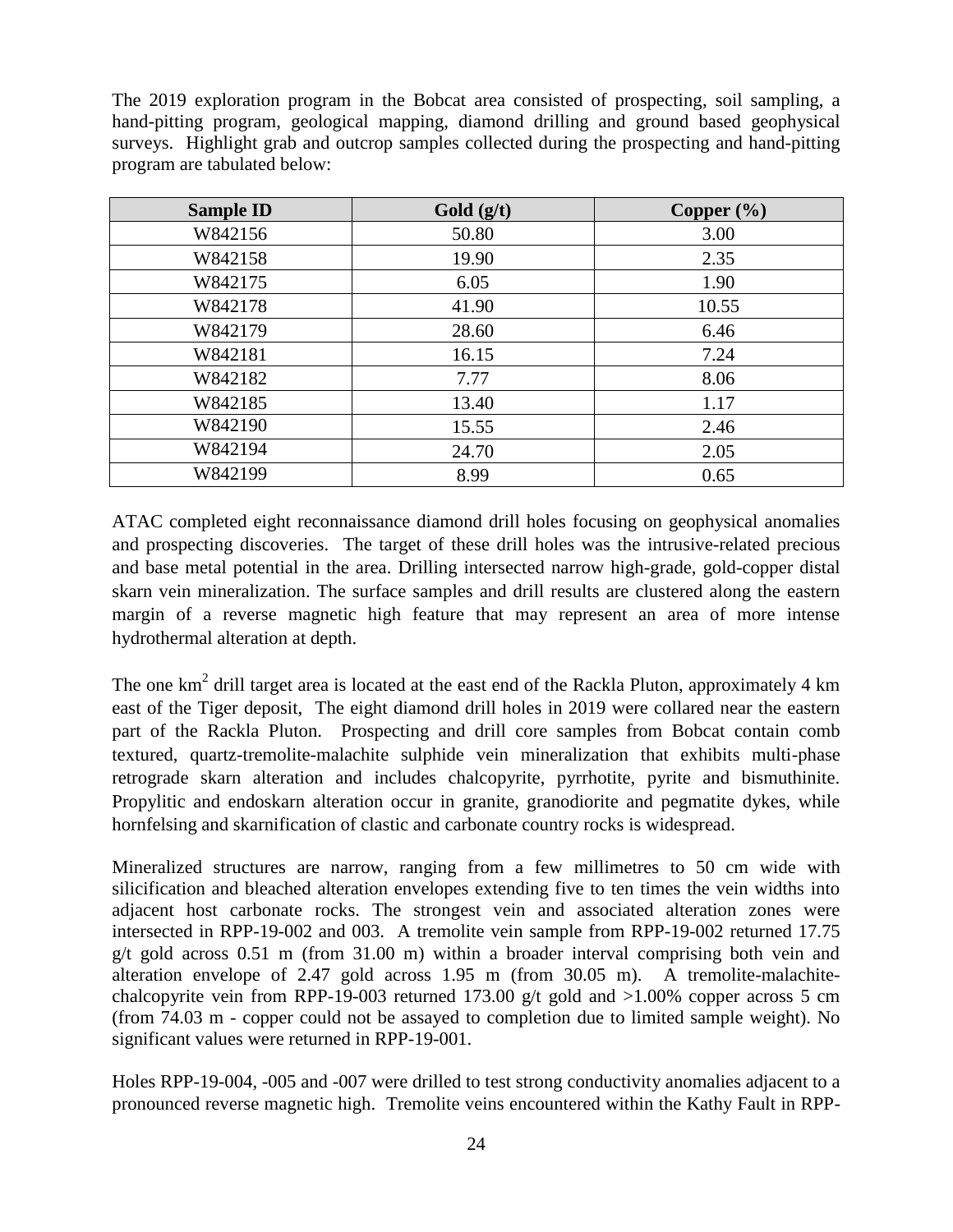19-007 returned 9.40 m of 0.23 g/t gold from 54.00 m. Deeper in the hole, pyrrhotite and pyrite replacement of a conglomerate in the immediate footwall of the Kathy Fault returned 6.10 m of 0.34 g/t gold from 99.97 m. The intensity of the magnetic anomaly is not explained by drill data and may relate to more highly-altered mineralization at depth.

RPP-19-004 and -005 intersected numerous thin tremolite-sphalerite-galena veins in intensely marbleized rocks that are indicative of a relatively distal skarn environment. Holes RPP-19-006 and -008 were designed to evaluate two areas of anomalously high magnetic response. RPP-19- 006 drilled through several pegmatite dykes up to 30 m wide, but did not encounter the main mass of the Rackla Pluton.

Holes RPP-19-006 and -008 were designed to evaluate two areas of anomalously high magnetic response. RPP-19-006 drilled through several pegmatite dykes up to 30 m wide, but did not encounter the main mass of the Rackla Pluton. RPP-19-008 targeted a much stronger magnetic high and encountered altered granodiorite and several pegmatite dykes, possibly indicative of a multiphase intrusive system. The granodiorite has a late-stage chlorite overprint and trace quantities of quartz-pyrrhotite-chalcopyrite-molybdenite veining.

The Bobcat target area lies within a region with relatively low relief and has nearly complete overburden cover. Previous soil sampling in the Rackla Pluton target area between 2010 and 2011 was substantially hindered by frozen ground and organic cover. As such, no significant anomalies where returned from that work. Resampling of selected areas in August and September 2019 recovered soil samples from depths between 70 and 100 cm, which contained moderately to highly anomalous values of copper, bismuth, arsenic and gold within basal glacial till. The broad zones of alteration and anomalous soil samples collected from areas around the Rackla Pluton are encouraging signs for early-stage greenfield exploration targets. Additional analysis of the geophysical and geochemical data remains a high priority to direct future exploration in the district.

### (iii) Spotlight Target

The Spotlight skarn target, located 6.5 km north of Bobcat was discovered in 2017 with the collection of high grade grab samples containing 7,080 g/t silver and 3.27 g/t gold collected from a 500 m long gold and silver soil anomaly. Soil sampling in 2018 expanded this anomaly to over 2.2 km in length and remains open to the north, east and west. Highlight soil samples from 2018 include 0.7 g/t gold and 15.2 g/t silver.

One day of detailed prospecting was conducted in the Spotlight area during 2018. Rock samples returning 4,090 g/t silver and 1,765 g/t silver in limonite bearing quartz veins were collected near the initial discovery. Prospecting 1.2 km along the anomalous soil trend returned brecciated quartz-siderite material containing 2.17 g/t gold and 1.38 g/t gold.

Abundant tremolite development, in addition to significant hornfels and marble alteration observed in the rocks around Spotlight, indicate high fluid flow, likely from a nearby intrusive system. These observations are supported by the development of gold-copper-tungsten skarn mineralization at the historic Blue Lite occurrence located 1 km to the south of Spotlight.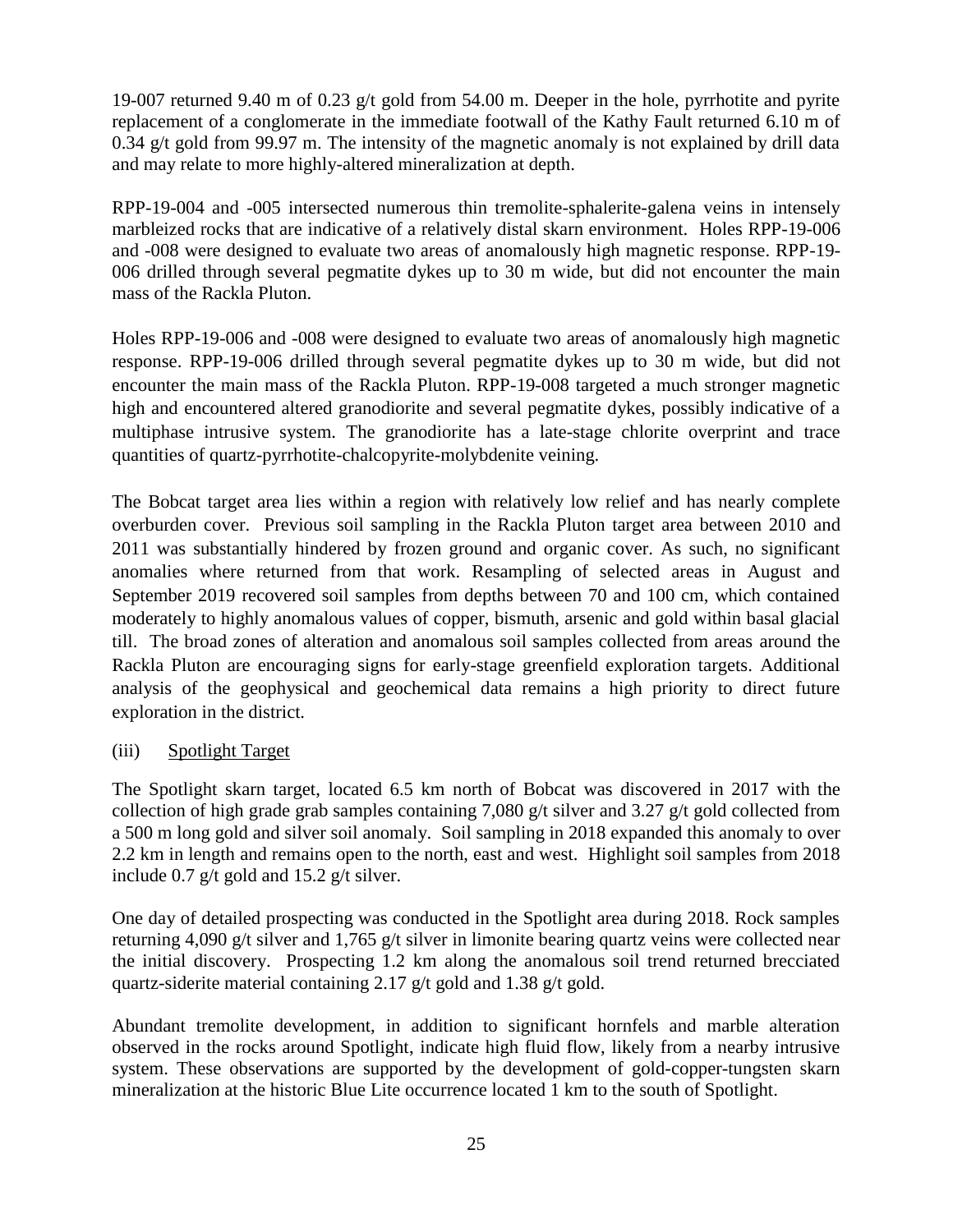#### (iv) Condor Target

The Condor target, located 1.5 km to the northwest of the Tiger Deposit was assessed in detail in 2018 to follow-up on an area of high grade prospecting samples (17.0 g/t gold and 23.3% zinc) collected in 2017.

Work in 2018 focused on a 100 m wide vegetation anomaly located upslope of 2017 samples. Hand pits were excavated on a grid pattern across the vegetation anomaly and a variety of samples containing strongly oxidized sulphides hosted in dolostones and volcanic rocks were encountered. Highlight results from pit samples are presented below:

| <b>Sample</b> | Au(g/t) | $\mathbf{Ag}(\mathbf{g}/\mathbf{t})$ | $\text{Zn}$ $\left(\frac{0}{0}\right)$ | Pb(%) |
|---------------|---------|--------------------------------------|----------------------------------------|-------|
| W591494       | 1.85    | 103                                  |                                        | 4.22  |
| W591525       |         | 45                                   | 37.49                                  |       |
| W591508       |         |                                      | 36.51                                  |       |
| W591507       | 1.06    |                                      |                                        | 1.38  |
| W591523       |         | 133                                  | 1.44                                   |       |
| W591499       |         | 42                                   | 22.60                                  |       |

*\* Note: dashes indicate no significant result for that element.*

Condor is situated in a similar stratigraphic and structural environment to the Tiger Deposit, with a series of carbonate horizons interlayered with volcanoclastic flows. Mineralization at Condor is thought to have developed at the structural intersection of a regional scale northwesterly trending strain zone with a northerly trending brittle fault zone.

#### (v) Ocelot Zone

In 2010 ATAC made a significant silver-lead-zinc-indium discovery at the Ocelot target located in the western portion of the Rau project. It is situated in lowlands 1.5 km west of the Wind River Winter Road and 15 km northwest of the Tiger Deposit.

A total of 4,918 m in 24 holes was drilled at Ocelot during 2010 and 2011. Mineralization consists of medium to coarse grained pyrite and varying concentrations of low iron sphalerite and medium to coarse grained galena. Sulphide mineralization occurs within a steeply dipping northeast trending fault that cuts an extensive dolomite sequence locally exhibiting structural and fluidized breccias. Drilling to date has identified mineralization over a 230 m strike length and to a depth of 150 m. Mineralization remains open downdip and possibly along strike to the northeast.

In 2012, ATAC completed geophysical and geochemical surveys on the Ocelot target. No subsequent exploration has been carried out on the Ocelot Zone since 2012. Updated Rau figures as well as a detailed list of all Rau drill results can be viewed on the ATAC's website [\(www.atacresources.com\).](http://www.atacresources.com)./)

#### (vi) 2020 Exploration Program

ATAC intends to carry out a two phase exploration program at its Rau Project, during the field season of 2020. The phase one program will prepare the 11.5  $km^2$  Airstrip target for a proposed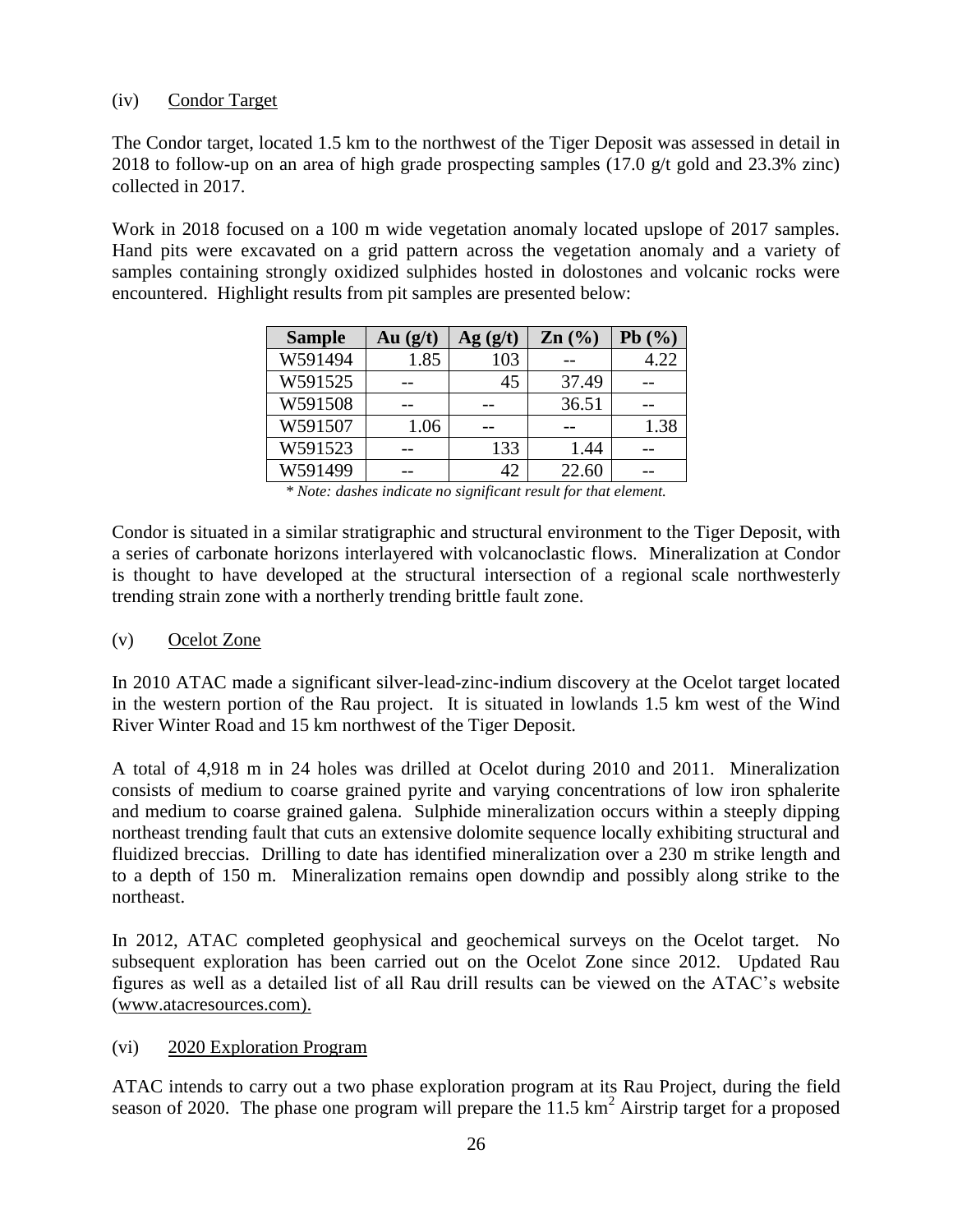phase two, mid-season drill program. Drill target refinement will focus on areas where limited previous rotary air blast ("RAB") drilling in multiple short holes bottomed in significant gold mineralization. Work to be completed concurrently with the initial Airstrip program will focus on advancing other regional exploration targets and refining drill targets at the Tiger deposit.

The proposed 2020 phase one exploration objectives are:

- excavator trenching, mapping and prospecting throughout the Airstrip target, which hosts the largest gold-in-soil anomaly (11.5 km<sup>2</sup>) on the  $\sim 1,700$  km<sup>2</sup> Rackla Gold Property;
- focused work at the Airstrip target near RAB holes ASR-16-006 and ASR-16-004, which ended in 1.43 g/t gold over 13.71 m and 0.66 g/t gold over 22.86 m, respectively;
- RAB drilling, trenching, prospecting, hand pitting and mapping on regional early-stage geochemical targets, including the Val target, where 2019 prospecting returned a highlight sample of 11,663 g/t silver, 76.4% lead, and 2.59% copper; and
- regional soil sampling of underexplored portions of the property.

As part of the work resulting in the 2020 PEA, areas with the potential for the expansion of highgrade portions of the Tiger resource were identified. Work in 2020 will be conducted to refine these targets in preparation for step-out expansion drilling. Prospecting and mapping will also be conducted to follow-up early stage geochemical anomalies adjacent to the Tiger deposit with the potential to be satellite deposits.

As part of the 2020 phase one program, ATAC will follow up on high gold, copper, silver, lead and zinc results from the 2019 and prior field seasons across the Rackla Gold Property. Highpriority targets to be assessed by RAB drilling, trenching, prospecting, hand pitting and/or mapping include Puma, Val, Condor and Spotlight.

# **2. Rosy Property**

ATAC holds a 100% interest in the Rosy property which covers a large system of gold-silver veins located in the Whitehorse Mining District of southern Yukon. Property-wide, helicopterborne VTEM and magnetic surveys were flown during 2007 and soil geochemical surveys, prospecting and geological mapping were conducted in July 2008. This work identified two main areas of vein mineralization and a number of gold-in-soil anomalies.

ATAC carried out further soil sampling and prospecting in 2009 and identified additional weakly mineralized veins. In July 2010 Bonaparte Capital Corp. ("Bonaparte") conducted a two hole, 263 m diamond drill program. Results were disappointing and Bonaparte terminated its option on the property in December 2010. A small prospecting program was carried out in the early summer of 2016 and partially funded through the Yukon Mineral Exploration Program.

In December 2016 and April 2017, approximately 260 claims were added to the Rosy Property to cover recently lapsed claims that surround the core of the Red Mountain Molybdenum Deposit owned by Tintina Mines Ltd.

ATAC conducted a small exploration program in June 2017 to follow up on favourable results from 2016 and to evaluate the newly staked ground. Approximately 50 rock samples, 50 silts and 750 soil samples were collected. Results were consistent with those from samples previously collected on the property. No work was carried out in 2018 or 2019.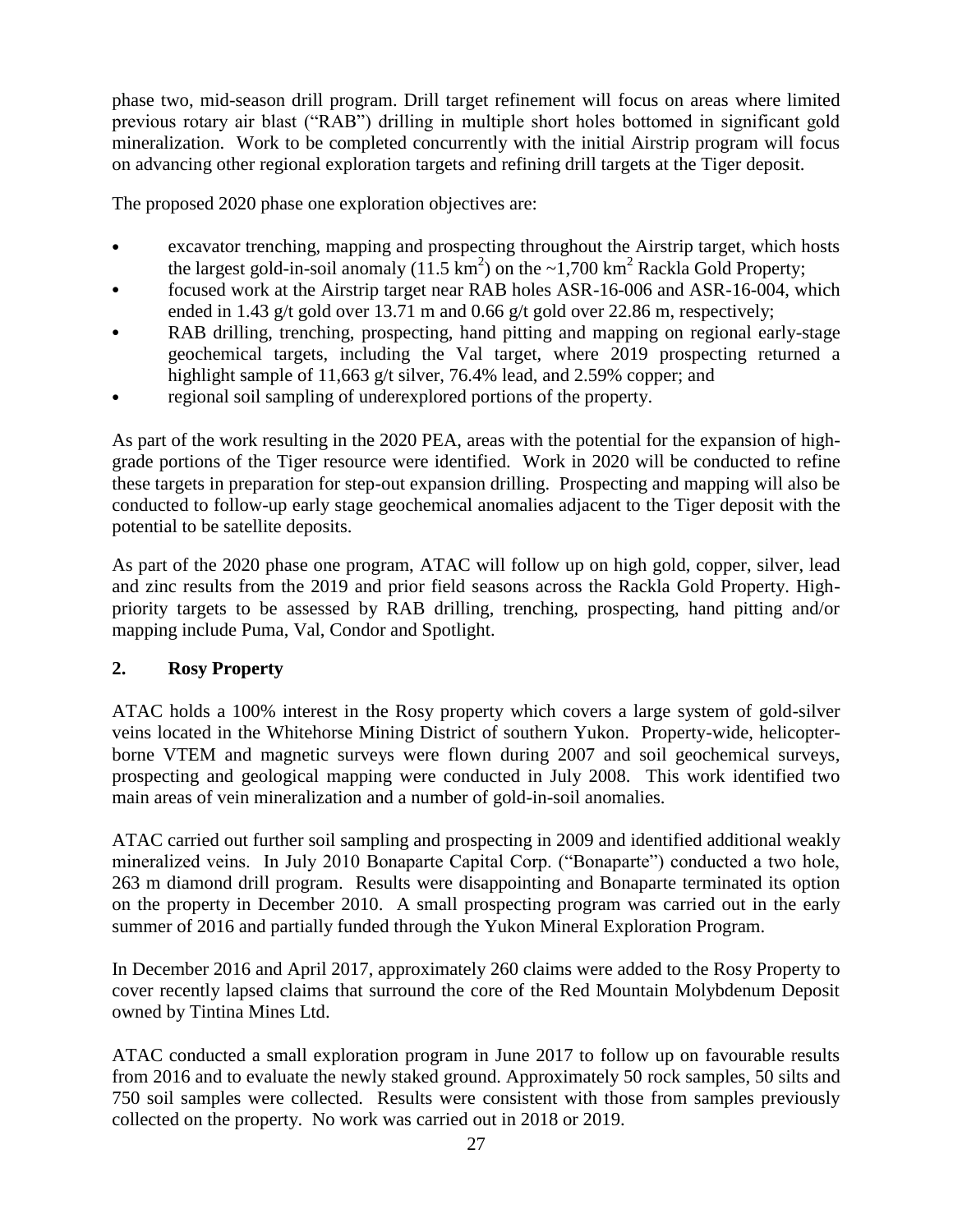### **3. Connaught Property**

The Connaught property is owned 100% by ATAC and is located in the Dawson Mining District in west-central Yukon. It lies immediately south of the Sixtymile placer gold camp, approximately 65 km west of Dawson City.

The property hosts a number of silver-lead-gold veins within a 13 by 5 km area of anomalous soil geochemical response which approximately coincides with a pronounced magnetic high. Although the area has good road access, follow-up work has been limited to trenching and a few drill holes along lightly vegetated ridge tops. Where exposed, the veins are typically 0.3 to 2 m wide and grade 100 to 2,000 g/t silver with 0.3 to 2 g/t gold and 3 to 60% lead. A 218 tonne bulk sample test completed by a previous operator in 2011 averaged 2,228.5 g/t silver and 60% lead.

In 2017 ATAC staked 48 new claims adjacent to the Connaught Property to connect all claims and to cover prospective ground to the south. In August of 2018, ATAC acquired the TN claims from Independence Gold Corp. for 60,000 ATAC shares. With the 210 adjoining TN claims, the Connaught property is now  $115.5 \text{ km}^2$  in area.

No exploration work was carried out at the Connaught property in 2018. A small sampling program was carried out in the 2019 field season.

A small mechanized trenching program is being proposed for the Connaught property in 2020. The objective is to identify the source of the  $1.8 \text{ km}^2$  coincident silver-lead soil anomaly on the southern portion of the property. No previous mechanized trenching or drilling has been completed at the southern anomaly.

### **4. Panorama Property**

The Panorama property is located in Dawson Mining District of west-central Yukon.

On May 9, 2019, ATAC transferred a 100% interest in the 36 mineral claims comprising the Panorama property to the original private owners of the claims. ATAC acquired the property under an option agreement dated July 13, 2004 and under the terms of that agreement was required to transfer ownership of the claims back to the original owners if ATAC no longer intended to maintain the claims. ATAC retained no interest in the Panorama property after the May 9, 2019 transfer.

### **5. Idaho Creek Property**

In 2006 ATAC staked the 58 claims comprising the Idaho Creek property in the Whitehorse Mining District in west-central Yukon. The property hosts gold and silver mineralization, geophysical anomalies and extensive soil geochemical anomalies, some of which were drill tested in 2006 and 2007 under the terms of an option agreement that was terminated in November 2007.

The property was held under option by a third party during the period January 2010 through November 2014. Work in 2015 consisted of a helicopter borne geophysical survey. No work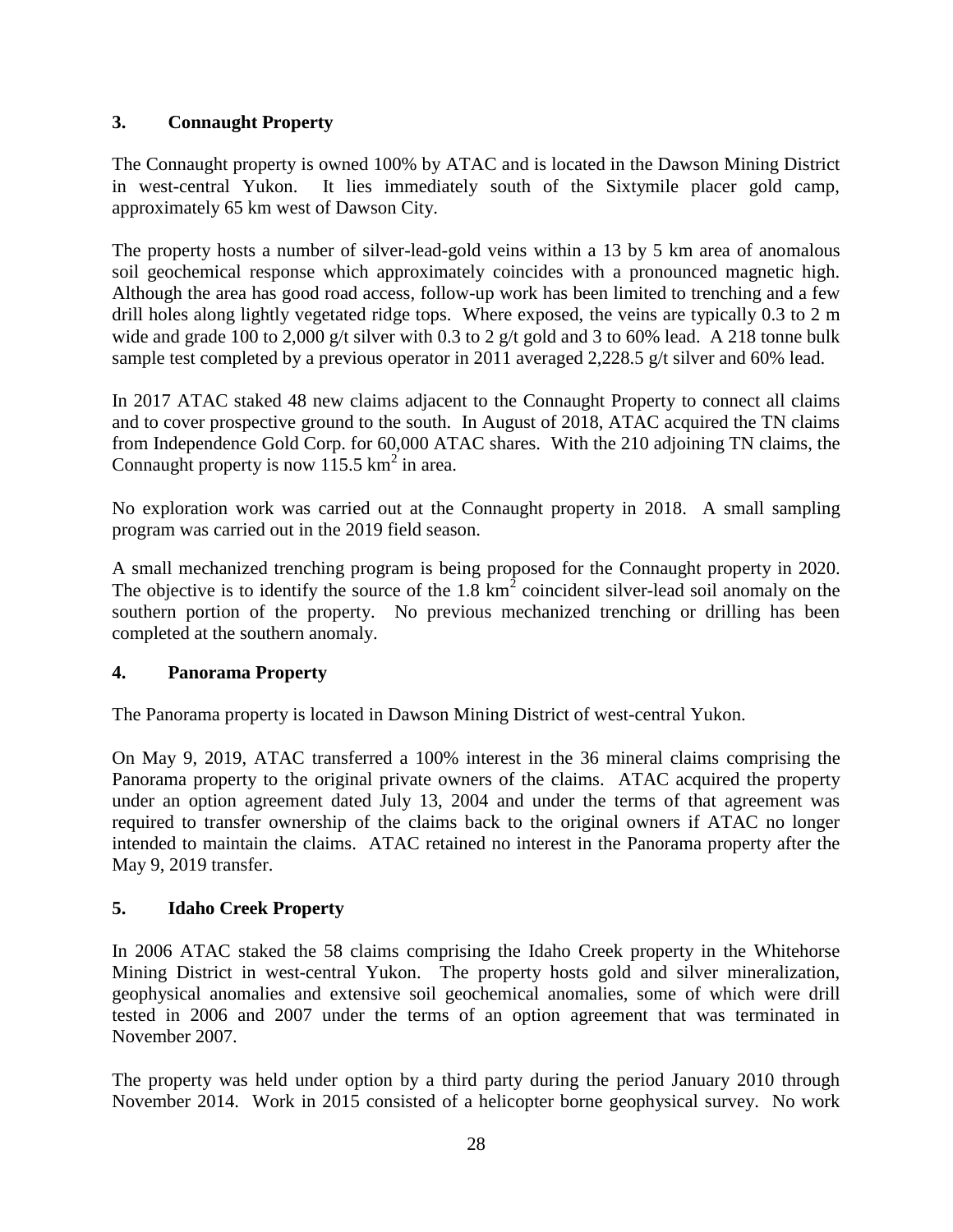has been was carried out on the property since 2016. ATAC has no plans to do additional exploration work on the property in 2020.

### **B. Nevada Property**

By agreement dated February 20, 2020, with Silver Range Resources Ltd. ("Silver Range") granted ATAC a two staged option to acquire up to a 100% interest in the East Goldfield property in central Nevada. Under stage one of the option, ATAC can acquire a 75% interest in the East Goldfield property by making aggregate cash payments of \$400,000 by April 1, 2024 and aggregate exploration expenditures of \$10,000,000 by December 1, 2025. Other than a minimum annual exploration expenditure of \$200,000 in each of the first two years of the option, the rate at which expenditures are incurred over the remaining four years, will be at ATAC's sole discretion.

Under stage two of the option, ATAC can acquire the remaining 25% interest in the East Goldfield property by paying \$10,000,000 by June 30, 2026 and granting Silver Range a 2% net smelter return royalty interest. One-half (1%) of the net smelter return royalty interest can be purchased by ATAC for \$1 million.

Silver Range will also be paid a success fee of US\$2 per ounce of gold (or the gold equivalent) on the first 1,000,000 ounces in any future measured or indicated mineral resources or proven or probable mineral reserve on the East Goldfield property. The success fee will be US\$1 per ounce of gold (or the gold equivalent) on all ounces above 1,000,000, in any measured or indicated mineral resources or proven or probable mineral reserve on the property.

If ATAC exercises the stage one option, but not the stage two option, ATAC and Silver Range will form a joint venture to develop the property. Initial ATAC and Silver Range joint venture interests will be 75% and 25%, respectively.

The East Goldfield property covers an area of approximately 600 hectares and is located in the Goldfield Mining District where historic production is estimated to have been 4.2 million ounces at 18.55 g/t gold). The East Goldfield property is approximately eight km east of Waterton Global Resource Management's development stage Gemfield project (47.3 million tonnes of measured and indicated mineral resources at 1.03 g/t gold totaling 1,574,000 ounces gold).

The East Goldfield property hosts the past producing Tom Keane mine, where shallow reverse circulation ("RC") drilling in 2003 reported 22.86 m of 2.88 g/t gold and 44.20 m of 1.03 g/t gold. The property is a large, road-accessible project with favourable volcanic stratigraphy, silicic replacement "ledges" and extensive hydrothermal alteration. There is the potential for high-grade and bulk-tonnage deposits associated with a high-sulphidation epithermal ("HSE") deposit model.

The East Goldfield Property is strategically situated in the Walker Lane Gold Belt, host to a number of well-known mining districts including Comstock, Tonopah, Goldfield, Bullfrog and Aurora. This mature high-grade gold trend is recognized for its numerous occurrences of volcanic-hosted epithermal gold and silver deposits with estimated discovery successes well in excess of 50 million ounces of gold.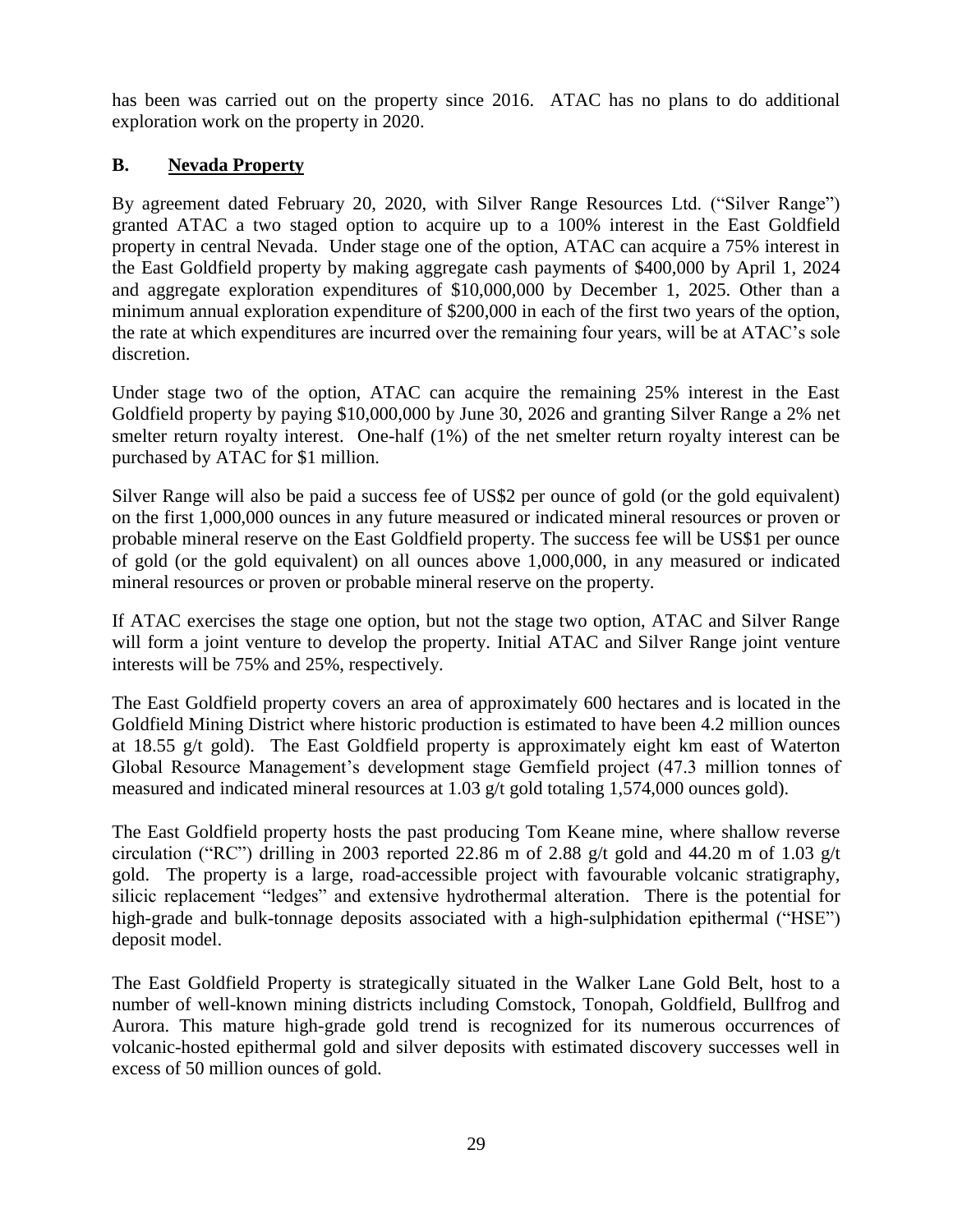The Goldfield Mining District reportedly produced 4.2 million ounces of gold and included some of the highest grades ever recorded in Nevada. Much of this production occurred in the early 1900s from a number of HSE ore bodies that comprised the Goldfield Main Deposit. Mineralization is largely structurally controlled and contained within silicic ledges of varying widths representing core alteration zones in HSE systems.

The East Goldfield Property is located 8 km east of the Goldfield Main Deposit and is centered on an extensive west-northwest trending silicic-clay-breccia alteration zone in favourable volcanic stratigraphy with proximal HSE characteristics. A variety of small historical surface workings are documented across the project area with the most significant development in the southwestern part of the claims at the former Tom Keane mine. Historic production statistics are not available however the development consisted of approximately 900 m of workings on 4 levels down to 150 m.

Ten angled RC drill holes were drilled in the immediate vicinity of the Tom Keane mine in 2003 by Metallic Gold Ventures Inc. All drill holes targeted silicic altered northwesterly trending structural zones distal to the main silicic-clay-breccia alteration feature and reported anomalous gold values ( $>0.50$  g/t) across intervals ranging from 1.52 to 44.20 m. Highlights from the program included:

| Hole<br># | From<br>(m) | To<br>(m) | Interval<br>(m) | Gold<br>(g/t) |
|-----------|-------------|-----------|-----------------|---------------|
| $TK-4$    | 51.82       | 56.39     | 4.57            | 2.40          |
| $TK-5$    | 65.53       | 109.73    | 44.20           | 1.03          |
| $TK-6$    | 67.06       | 89.92     | 22.86           | 2.88          |
| incl.     | 70.10       | 74.68     | 4.58            | 8.23          |
| and       | 92.96       | 102.11    | 9.15            | 1.61          |
| $TK-7$    | 85.34       | 102.11    | 16.77           | 1.03          |

Drill orientations and true widths are unknown

The size and scope of the 2020 work program ATAC will carry out at the East Goldfield property will be announced once that program has been finalized.

### **TECHNICAL REVIEW**

Technical information disclosed in this MD&A has been reviewed by Adam Coulter, M.Sc., P. Geo., a qualified person for the purposes of National Instrument 43-101. Adam Coulter is a geological consultant to ATAC.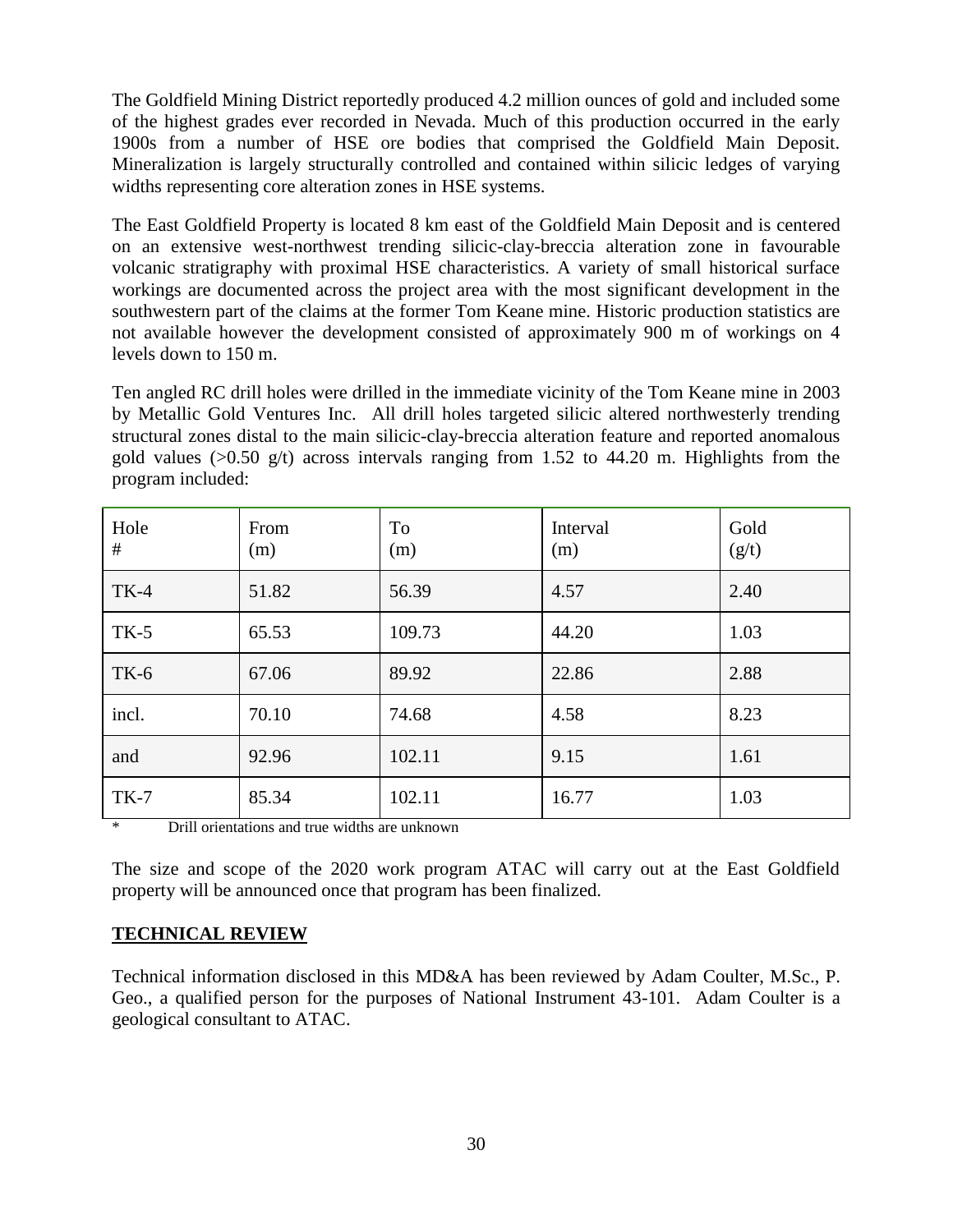#### **SUBSEQUENT EVENTS**

On March 2, 2020, ATAC announced its 2020 exploration program at the Rackla Gold project. See "202 Exploration Program" for additional information.

On February 27, 2020, ATAC released an updated resource and preliminary economic assessment for the Tiger Gold project. See "Tiger Deposit" for additional information.

By agreement dated February 20, 2020, ATAC was granted an option to acquire an interest in the East Goldfield property in Nevada. See "East Goldfield Project" for additional information.

On January 16, 2020, ATAC released the 2019 exploration results for its Connaught property. See "Connaught Property" for additional information.

An aggregate 2,210,000 incentive stock options were granted to ATAC directors, officers, employees and consultants on January 9, 2020. See "Stock Options" for additional information.

### **SHARE CAPITAL INFORMATION**

#### **Shares**

The authorized share capital of ATAC consists of the following classes of shares:

- (a) an unlimited number of common shares without par value; and
- (b) an unlimited number of Class A preferred shares with a par value of \$1.00 each.

As of March 11, 2020, there were 158,035,720 ATAC common shares issued and outstanding.

#### **Stock Options**

As of March 11, 2020, ATAC had the following stock options outstanding:

| <b>Number of Options Outstanding</b> | <b>Exercise Price</b> | <b>Expiry Date</b> |
|--------------------------------------|-----------------------|--------------------|
| 1,917,500                            | \$0.31                | January 21, 2021   |
| 250,000                              | \$0.76                | June 7, 2021       |
| 2,840,000                            | \$0.55                | May 26, 2022       |
| 3,165,000                            | \$0.55                | February 1, 2023   |
| 2,290,000                            | \$0.30                | February 4, 2024   |
| 100,000                              | \$0.30                | February 4, 2024   |
| 2,210,000                            | \$0.22                | January 9, 2025    |
| 12,772,500                           |                       |                    |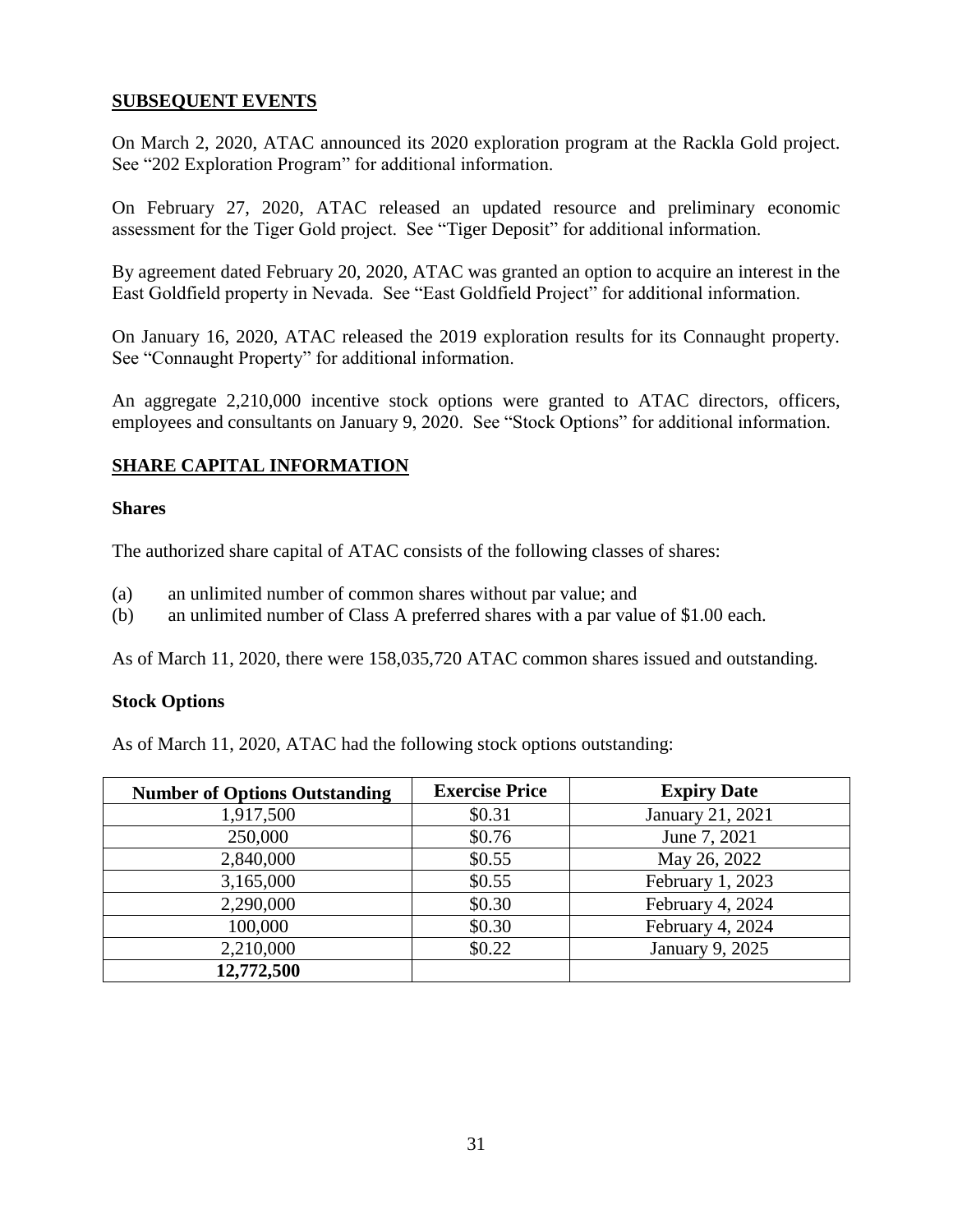# **Warrants**

As of March 11, 2020, ATAC had the following share purchase warrants outstanding:

| <b>Number of Warrants Outstanding</b> | <b>Exercise Price</b> | <b>Expiry Date</b> |
|---------------------------------------|-----------------------|--------------------|
| 5,636,072                             | \$0.425               | March 22, 2021     |